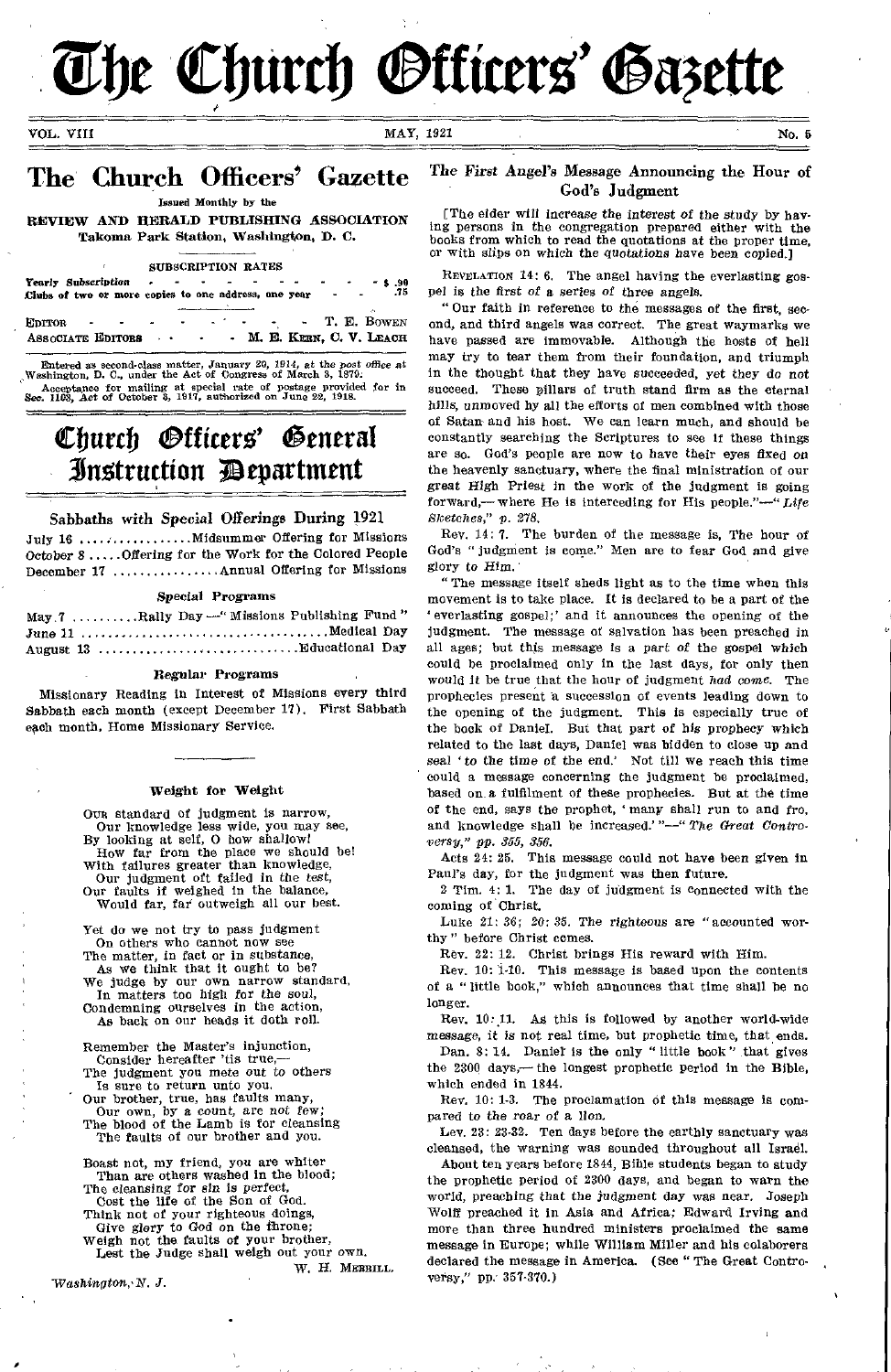Zech. 9: 9; Luke'19: 35-40. The disciples fulfilled prophecy at the time of Christ's triumphal entry into Jerusalem, but they were disappointed.

" The experience of the disciples who preached the ' gospel of the kingdom' at the first advent of Christ, had its counterpart in the experience of those who proclaimed the message of His second advent. As the disciples went out preaching, ' The time is fulfilled, the kingdom of God is at hand,' so Miller and his associates proclaimed that the longest and last prophetic period brought to view in the Bible was about to expire, that the judgment was at hand, and the everlasting kingdom was to be ushered in. The preaching of the disciples in regard to time was based on the seventy weeks of Daniel 9. The message given by Miller and his associates announced the termination of the 2300 days of Dan. 8: 14, of which the seventy weeks form a part. The preaching of each was based upon the fulfilment of a different portion of the same great prophetic period."— " *The Great Controversy," p..351.* 

Rev. 10: 8-10. In like manner God's people fulfilled prophecy during the ten years prior to 1844. As, they studied the prophetic symbols in Daniel, the thought of Christ's coming in 1844 was sweet to them, but the disappointment was bitter,

" With unspeakable desire those who had received the message watched for the coming of their Saviour. The time when they expected to meet Him was at hand. TheY approached, this hour with a calm solemnity. They rested in sweet communion with God, an earnest of the peace that was to be theirs in the bright hereafter. None who experienced this hope and trust can forget those precious hours of waiting. For some weeks preceding the time, worldly<br>business was for the most part laid aside. The sincere business was for the most part laid aside. believers carefully examined every thought and emotion of their hearts as if upon their deathbeds and in a few hours to close their eyes upon earthly scenes. There was no making of ' ascension robes;' but all felt the need of internal evidence that they were prepared to meet the Saviour; their white robes were purity of soul,— characters cleansed from sin by the atoning blood of Christ. Would that there were still with the professed people of God the same spirit of heart-searching, the same earnest, determined faith. Had they continued thus to humble themselves before the Lord, and press their petitions at the mercy-seat, they would be in, possession of a far richer experience than they now have. There is too little prayer, too little real conviction of sin, and the lack of living faith leaves many destitute of the grace so richly provided by our Redeemer."— *Id., p. 373.*  Heb. 10: 32-34. God desires that this experience should

be,kept in remembrance by His people.

Dan. 7: 9, 10. The people expected the judgment to take place on earth, and were disappointed in the location of the judgment, not in the event.

It was by God's appointment that while heaven was interested in the opening of the judgment in heaven, Christ's followers on earth should have their love and thoughts all centered on the movements of their Saviour. (See "The Great Controversy," pp. 374, 457.)

S. N. HASKELL.

#### Questions Considered

# The Treasury and Church Offerings

"WILL you kindly explain who is the proper person to count the money when an offering has been taken in the church? Is it proper for both the elder and the deacon to do so? If they do, does it not seem that they lack confidence in the treasurer?

Where the church treasurer is other than a deacon, it would give the impression of lack of confidence were these officers to make a habit of counting money before placing it in the hands of the treasurer. There might be some special-occasion where the church wished immediately to know the result of some offering when the elder or deacon, or both, could assist the treasurer in counting the money. Usually, so 'far as we know, the Sabbath morning offering, consisting of tithe, offerings for missions, church expense,

etc., is taken charge of by the church treasurer immediately at the close of the service; and further, it is his duty thus to look after it immediately. No other officer is expected to take the responsibility of caring for it, unless the treasurer, for some good reason, is absent. In that case it would be quite proper for him to have an understanding with some deacon (if there is more than one), or in the absence of the deacon, with the elder, to take care of the offering until it is placed in the treasurer's hand. Usually, even in this emergency, the tithe envelopes would be handed the treasurer unopened and money uncounted. It is taken for granted that the treasurer is capable of looking after this part of the church work faithfully and efficiently, or he would not have been elected to this office by the church. If he is not, then one should be obtained who is qualified.

#### Church Board, Absent Membership

"Of whom does the church'council consist? Is there any difference between the church council and the church board? If there is any difference, of whom does the church board How long should we retain members who have not reported?"

We understand-the terms "church council" and "church hoard" are synonymous. The church board, simply stated, consists of the elder or elders, deacon or deacons, deaconess or deaconesses, clerk, treasurer, missionary secretary, Sabbath school superintendent, and Missionary Volunteer leader. The church, by vote, may add any other brother or sister to the church board it deems wise, but without such additional members the officers just mentioned would be considered the working advisory church board, with the senior elder chairman, where no pastor is provided by the conference.

Absent members should be retained until the church is satisfied every means has been exhausted to get in touch with them. In a live church, with its alert clerk, seldom will a member be lost track of. The clerk will see that the member Is transferred to his nearest church when he moves away. For this reason, church clerks ought to be changed only when necessary, and should be encouraged to correspond freely with members who are not by letter transferred to another church, thus keeping the church informed as to their whereabouts and spiritual condition. The clerk's records should note address of every member, and when last heard from if at a distance. A book may be used for this purpose, or a card index in a large church. No set time can be given for dropping a name. But if after year's faithful effort to locate a member, no trace of his whereabouts is found, the church board would be justified in recommending to the church that the name be dropped. This action should be taken upon the merits of each individual case, and only upon failure, after honest and faithful effort on the part of the church, to obtain information, and not upon the basis of reducing church membership, thus lessening the amount of some monetary church goal. As the antidote against thus losing members, careful instruction should be given by church officers, recommending members to request church letters at the time they move to another place. Church letters are important, and church clerks should faithfully keep in touch with absent members until their membership has been transferred.

#### Treasurer of any Special Church Committee

" Is it proper for a special committee, appointed by the church or church board to accomplish some church repair work or building enterprise, to have a subtreasurer receiv-ing and disbursing its own money, rendering a report occasionally to the church treasurer?

Yes. A church building committee could thus operate, provided the church delegates to it authority to carry forward its work, and the church treasurer himself is not a member of the committee. In case he is a member of such a committee, naturally he would handle the funds. In case a subtreasurer is chosen, the church treasurer, after receiving and recording money paid in on the building enterprise, would turn it over to the subtreasurer, whose duty it would then be to account for its disbursement. On completing the work, this subtreasurer would render to the

*(Concluded on page 6) ,*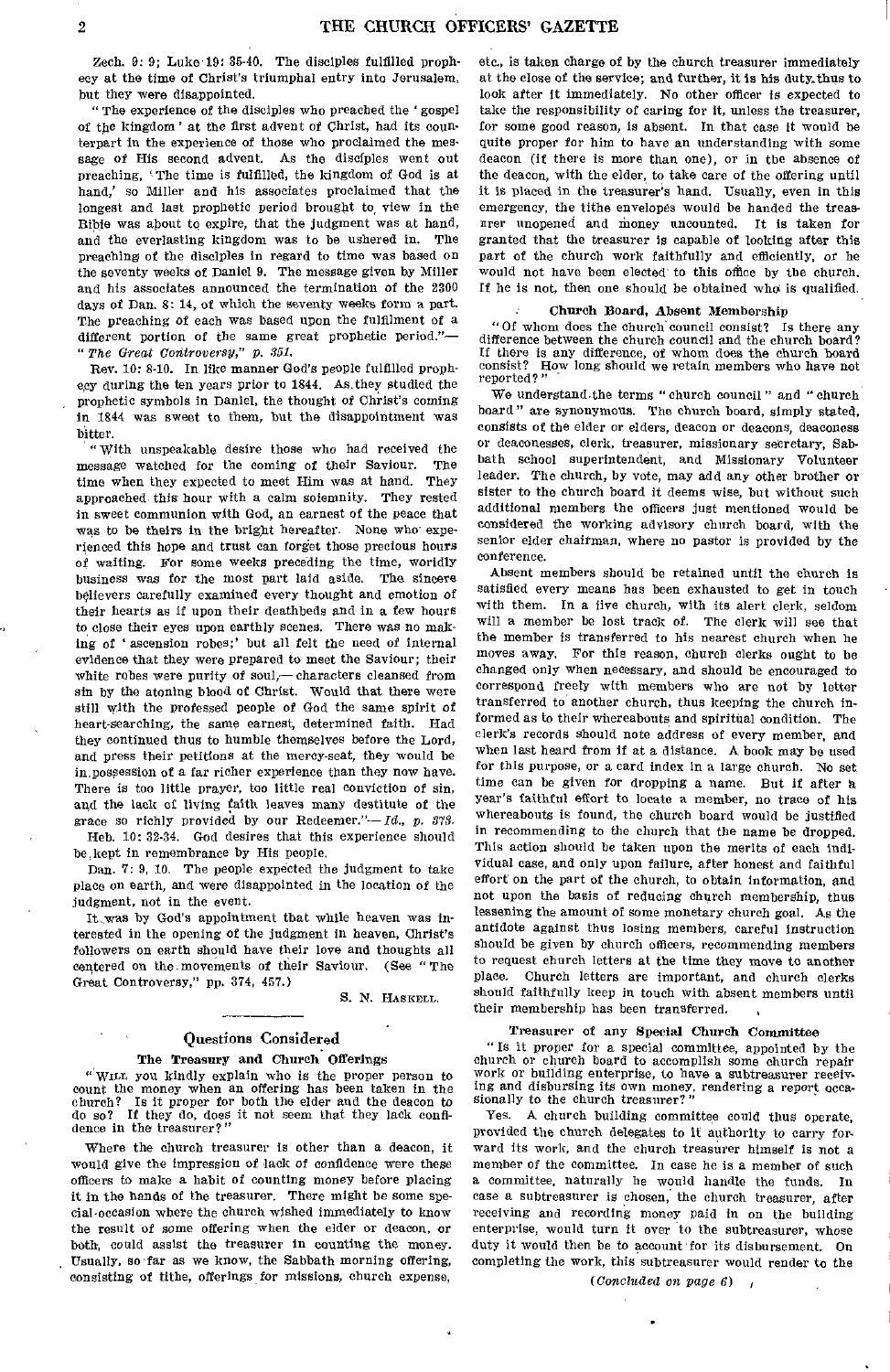# Home Missionary Department

# THE CAMP-MEETING—PRIVILEGES AND RESPONSIBILITIES

Suggestive Program for First Sabbath Home

Missionary Service

(To be held May 7) *OPENING SONG: "Never* Stand Still," Christ in Song, No, 651.

Responsive Scripture Reading: Ps. 103: 1-22. (Christ in Song, No. 972).

Prayer. Special musical selection, or "Harvest Home," Christ in Song, No. 629.

Report of missionary endeavors for the month, with display of pulse chart for the church.

Brief Address by Leader: Camp-Meeting Time,

Reading: The Camp-Meeting; Its Privileges and Responsibilities.

Camp-meeting question box.

Collection for missionary supplies. Closing Song: "The Will, The Will of Christ," Christ in Song, No. 473. Benediction.

#### Note to the Leaders<sup>1</sup>

Do you wonder why one home missionary service out of twelve should be devoted to the *interests of* the camp-meeting? Possibly some may fail to see in the annual campmeeting a feature of home missionary work. Please bear in mind that, "properly conducted, the camp-meeting is a school where pastors, elders, and deacons can learn to do more perfect work for the Master. It should be a school where the members of the church, old and young, are given an opportunity to learn the way of the Lord more perfectly, a place where believers can receive an education that

will help them to help others."—" Gospell *Workers," p. 404,*  The camp-meeting affords opportunity for a postgraduate course in home missionary work. Successful physicians, teachers, and specialists in all lines find it necessary to take Postgraduate work at frequent intervals, in order to keep up to the highest standard *of* efficiency. These postgraduate courses are under the direction of the most skilled and experienced instructors, enabling the student to secure intensive training of the highest type. Home missionary need this help.

The Great Missionary, who left the heavenly throne to live and die with sinful men and redeem them, will be present by His Spirit at the camp-meeting to inspire and to bless home missionary workers in these closing hours of Probation. The leaders, who are giving their entire time and energy to the promotion of all the features of the great Layman's Missionary Movement, will be there to explain and instruct and help. The exchange of experiences in mis-sionary work during the past year, by colaborers from all parts of the conference, will be of mutual interest and benefit

Urge a full attendance at the camp-meeting this year. The articles by Elder Numbers will help in presenting the matter to your church members. The question box feature of this program should be *carefully* arranged for, with a view to calling forth information on all questions which naturally arise concerning the date and location of the campmeeting, how to go, what to take, etc. It might be well for you to drop into the box a few appropriate questions, before , the service. Then if you ask others to help by *making*  appropriate inquiries, giving the congregation an opportunity to contribute questions, a few minutes may be spent with profit and interest.

Home MISSIONARY DEPARTMENT.

# Camp-Meeting: Its Privileges and Responsibilities

THE importance of the camp-meeting as a feature for promoting the interests of the cause of God *cannot* be overestimated. When properly conducted, the camp-meeting is one of the most effective methods of reaching all classes of people with the gospel. "How beautiful upon the mountains are the feet of him that bringeth good tidings, that publisheth peace; . . . that saith unto Zion, Thy God reigneth." Isa. 52: 7. Seventh-day Adventists have a message for the whole world, and it is our duty faithfully to proclaim it to every kindred, tongue, and people before the close of probation.

The camp-meeting is an important, instrumentality in reaching the people in the great centers of population.

'See "Special Notice." page T.

Many times, as the reasons for our faith are presented at the camp-meeting, prejudice is broken down as it could not be through any other means. The people are stirred when they hear the presentation of such themes as The New Earth, The Prophecy of Daniel 2; The Second Coming of Christ; The Millennium, The Signs of the Times, The Sanctuary; The Sabbath, The Judgment.

While it is our duty to warn the world, there is another object in holding our camp-meetings, as clearly set forth in "Testimonies for the Church," vol. VI; pp. 32, 3a:

They [the camp-meetings] are to promote spiritual life among our own people:. . . Christ reveals Himself to us, that we may reveal Him to others. Through His people are to be manifested the riches and glory of His unspeakable gift.

"God has committed to our hands a most sacred work, and we need to meet together to receive instruction, that we may be fitted to perform this work. We need to understand. what part we shall individually be called upon to act In building up the cause *of God* in the earth, in vindicating God's holy law, and in lifting up the Saviour as ' the Lamb of God, which taketh away the sin of the world.' John 1: 29. We need to meet together and receive the divine touch that we may understand our work in the home. Parents need to understand how they may send forth from the sanctuary of the home their sons and daughters so trained and educated that they will be fitted to shine as lights in the world. We need to understand in regard to the division of labor, and how each part of the work is to be carried forward, Each one should understand the part he is to act, that there may be harmony of plan and of labor in the combined work of all."

### Who Should. Attend?

All should attend,— the old, the young, the middle aged, —every one. Especially should the young be present.. Three times a year Israel went up to Jerusalem to attend, the feasts of divine appointment. As long as they were faithful in keeping these appointments, the Lord protected the herds and flocks at home. But as time passed, they grew careless and became unfaithful in attending the annual gatherings, and as a result the Lord withdrew His protection, and the wild beasts destroyed the flocks, and their prosperity ceased.

In these days people sometimes think it necessary to remain away from the camp-meeting in order to take care of home duties. It is right to take care of the interests at home, but in the majority of cases arrangements can be made whereby these affairs can be looked after while in attendance at the camp-meeting. Too often the enemy of righteousness creates obstacles to prevent God's people from, attending the camp-meeting, for he knows that if they stay away from these seasons of spiritual blessing they will lose much, and be less fortified against his deceptions. The testimony of many is convincing that God blesses those who regularly attend the camp-meeting, and much more than compensates for the investment of time and money involved.

Responsibility for Making the Camp-Meeting a Success

All have a part to act in making the camp-meeting a true success. If prayer bands are organized as soon as the workers begin to pitch the camp, and are continued throughout the entire meeting, they will have a marked effect upon the meeting. The attendance from the town or community may be greatly increased if the campers are organized into companies to visit the homes, inviting the people to attend the meetings. In " Testimonies for the Church;" Volume VI, page 36, we read: "At some of our camp-meetings, strong companies of workers have been organized to go out into the city and its suburbs to distribute literature and invite people to the meetings. By this means hundreds of persons, were secured as regular attendants during the last half of the meeting who otherwise might have thought little about it." We are also told, "There is something for every one it." We are also told, " There is *something* for every one to do. Every soul that believes the truth is to stand in his lot and place, saying, 'Here am I; send me.' Isa. 6: 8. By engaging in work at the camp-meeting, all may be learning how to work successfully in their-home ,churches."-*Id., p.* 49. All who attend camp-meeting should have a part in inviting others to share in the spiritual blessings of the meeting.

The columns of the daily, papers should be, used as far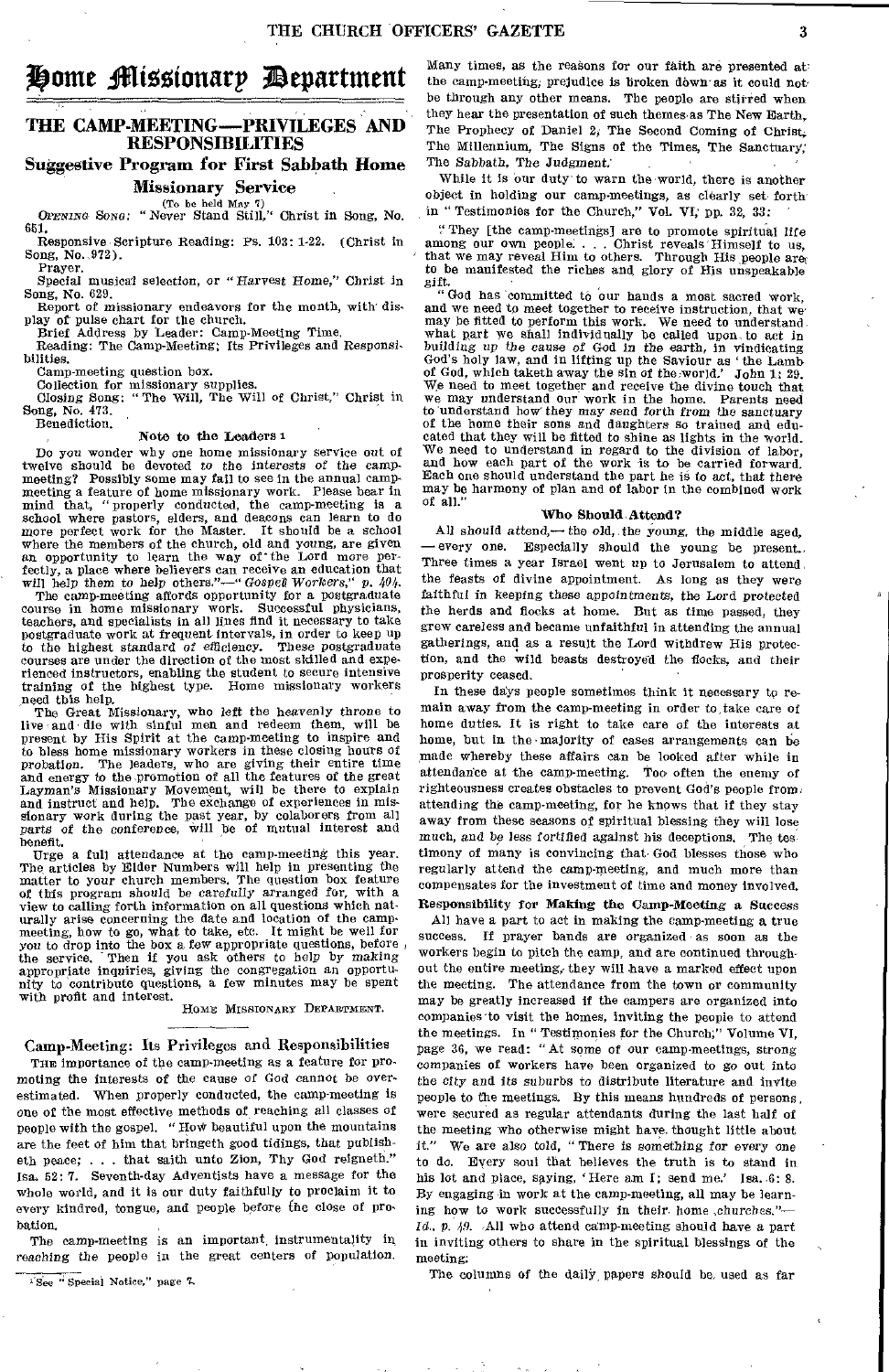as possible in advertising and reporting the meetings. Some writers are especially adapted for this kind of work, and should carry this responsibility.

The camp-ground is a good place to demonstrate to those not of our faith that we are a people who believe in law and order. As people visit the grounds they will observe :how the campers live, and it is very important that they receive the right impression in this respect. It is said that 'order is heaven's first law. We have overwhelming evidence -that God is a God of order. The heavenly bodies move in perfect order. The psalmist said, "The heavens declare the glory of God; and the firmament showeth His handiwork." Not only do we see order in the heavenly bodies, but we see it in the whole creation. There was order 'throughout the entire camp of Israel. There -was a place for every man, and every man was in his place. The Israel of today should learn a lesson from the history of ancient Israel, as to organization and strict sanitary conditions.

#### Advantages

The advantages afforded by the annual camp-meeting are numerous from the spiritual standpoint. To many, the camp-meeting marks the date of birth into the kingdom of God, and these occasions are always landmarks in Christian experience. They afford an excellent opportunity to the missionary worker to become familiar with our denominational literature, and to secure a good supply of books and tracts. The servant of the Lord had a view of the sale of literature at camp-meetings. It was a time when the ministers presented clearly the perils of the last days and the importance of making haste in the circulation of our literature. The people were stirred. Some took only a few books, and others purchased many. Nearly all the purchasers paid for the books they took. A few arranged to pay later. These books were bought for the occasion, to be sold at reduced prices. Some expressed dissatisfaction. The narrative reads:

"One said, 'A stop must be put to this work, or our business will be spoiled.' As one brother was carrying away an armful of books, a canvasser laid his hand upon his arm, and said, ' My brother, what are you doing with so many books?' Then I heard, the voice of our Counselor saying: 'Forbid them not. This is a work that should be done. Already much time has been lost, when<br>I have been in circulation. Sell them far these books should have been in circulation. Sell them far mid near. Scatter them like the leaves of autumn. This and near. Scatter them like the leaves of autumn. This<br>work is to continue without the forhiddings of any one. Souls are perishing out of Christ. Let them be warned of His soon appearing in the clouds of heaven.'"--"Testimo-His soon appearing in the clouds of heaven.'"<sup>-"</sup> *Testimo-*<br>*nies for the Church*," *Vol. IX, p. 72.* 

Great things can be accomplished for God through the printed page. In the sixteenth century, Luther used the printing press as a mighty factor in spreading the message due the world at that time. The truth presented through literature in the time of the Reformation touched the hearts of the people and caused them to take their stand for right; and it will do the same today. " In a large degree through our publishing houses is to be accomplished the work of that other angel who comes down from heaven with great Power, and who lightens the earth with his glory."— *Id., Vol. VII,* p. *140.* To become familiar with the entire line of truth-filled literature, and to learn how to make it serve the most effective purpose, is by no means one of the least advantages to be gained by attending camp-meeting.

#### Preparation for the Task Before Us

As a denomination, a great task is committed to us. Conference workers alone cannot finish the work. By personal work on the part of the members of our churches, many Will be brought into the truth. There are scores of cities, villages, and country places where the light of truth must be carried by the laymen. Every day there are opportunities by which to enlighten some one, and fulfil the Scriptural injunction, " Speak ye every man the truth to his neighbor." Zech. 8: 16.

Nothing in the world is so dear to God as the souls for whom Christ died. We have a message to bear that saves them from the second death. Christ came to seek and to save that which was lost, and to us He says, "As My Father hath sent Me, even so send I you." John 20: 31. As Christ called sinners to repentance, so this is the work He has given us to do. Shall we not labor with such devotion and earnestness that sinners shall be drawn to Christ? The gift of God's Son for the world, reveals the evil of sin, and the great value of the sacrifice it took to redeem us. " Forasmuch as ye know that ye were not redeemed with corruptible things, as silver, and gold, from your vain conversation received by tradition from your fathers; but with the precious blood of Christ, as of a lamb without blemish and without spot." 1 Peter 1: 18, 19.

It has been said that " the greatest want of the world is the want of men,—men who will not be bought or sold; men who in their inmost souls are true and honest; ... men whose conscience is as true to duty as the needle to the pole; men who will stand for right though the heavens fall." This is also the greatest want of our work today. We need just such men and women of thought and consecration, to proclaim with power that "God so loved the world, that He gave His only begotten Son, that whosoever believeth in Him should not perish, but have everlasting life." John 3: 16.

The apostle Paul exhorted Timothy to reprove and rebuke sin wherever he found it, but he also admonished him to do so with patience and love. There is need that we show the same patience and love which Christ had for the erring; but we should always realize our responsibilities, and never tolerate sin.

The Lord has bidden us not to forsake "the assembling of ourselves together, . .. and so much the more, as ye see the day approaching." Heb. 10: 25. We cannot afford to remain away from the camp-meeting, or from any place where prayer is wont to be made. The time is very short, and every church member should awake to a more earnest and active ministry in behalf of perishing souls, and avail himself of every opportunity to share with the people of God in seasons of special blessing. F. H. ROBBINS.

# Beneficial Effects of the Camp-Meeting

THE annual camp-meeting has proved an inspiration to many a disheartened soldier of the cross. The earnest missionary appeals from the workers have found a response in the hearts of many whose vision was limited, and who, up to the time of the camp-meeting, had no definite plans for engaging in the Master's work. As the needs of the field are presented, it thrills the heart to see men and women of all ages dedicate their strength and service to the work of God. The writer well remembers a camp-meeting experience of some years ago when, in response to a call for workers, an aged brother signified a desire to give more of his time to missionary labor. After a few days' special instruction, he devoted his entire time.to a particular line of Christian service, and has been continuously at work for the last ten years. Through his faithful and persevering labor, the truth has entered thousands of homes.

At another camp-meeting, the workers were assembled for a consecration service. An ordained minister arose and said that the conviction resting upon him was that he ought to engage in house-to-house visitation as well as do his duty in the pulpit. He stated that on account of natural reticence, he had shunned this kind of work, but he was determined to do his duty in this respect henceforth. The example of this minister was followed by the entire camp, and some wonderful victories in personal experience were gained, which meant much to that conference during the entire year.

At another meeting, a Bible worker who had been too timid to engage in the Harvest Ingathering work, received the inspiration to set an individual Harvest Ingathering goal of \$100. In due time she not only reached the goal, but went far over this amount. This experience was a great victory in her life, and enabled her to encourage others who were having difficulty in getting started in the work.

The Field Day effort has come to be a part of every campmeeting, and affords opportunity for all to get experience in missionary work in various lines. During a recent campmeeting field day, the president of the conference took charge of a company, and after starting them to work, vie-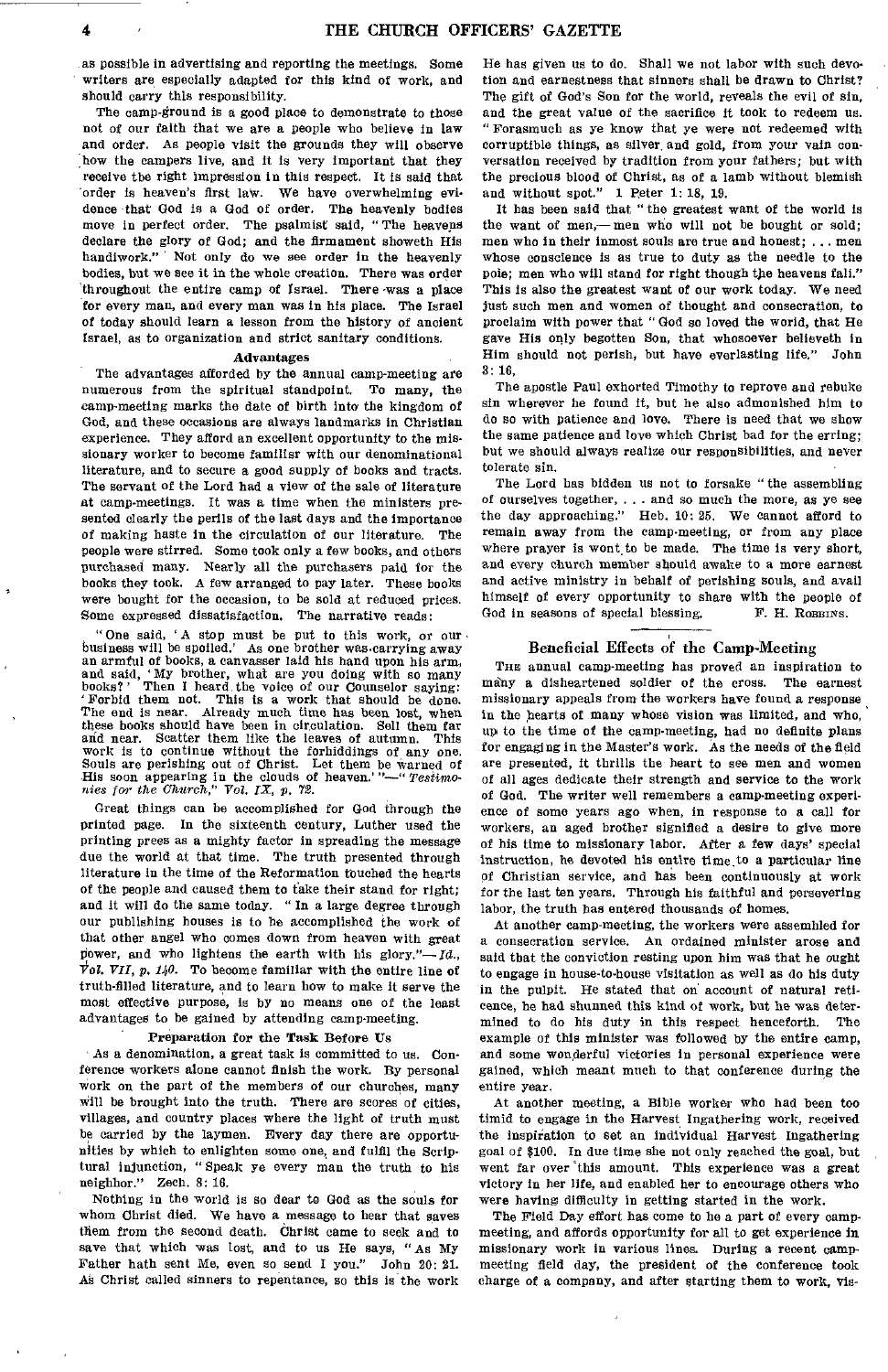ited several homes himself. At one home where he called, the people seemed to be especially impressed to invite him in to, pray and study the *Bible* with them. As a result of that one effort, that family are now in the truth. Was it not worth while? Such experiences are frequent in field day efforts, whether on the camp-ground or in the *vicinity*  of the local church.

One of the most valuable features of missionary meetings on the camp-ground is the exchange of experiences. In nearly every meeting, there are those who are stirred to activity by hearing the experience of some other worker. The inspiration created and the enlarged vision obtained at the annual camp-meeting are invaluable in the yearly mis-<br>sionary program of any conference.  $E$ , R, Numbers, sionary program of any conference.

#### The Camp-Meeting Alphabet

A ttend the very next camp-meeting. B e there early, rain or shine! C ome to receive personal victory. D o not remain away, for the E nd of all things is, at hand, so Forsake not this assembling all together. O reet the camp collector cheerfully; H elp the cause of truth liberally, Improving every opportunity to give. J oin heartily in the singing. K eep the grounds neat and tidy. L et your next-tent neighbor sleep. M anage your children, keeping them N ear you and teaching them to 0 bserve the program and *regulations.*  P atronize the camp grocery. Q nibble not with confirmed quibblers.  $\tilde{\mathbf{R}}$  emember the Sabbath day is holy. S tand in line at mealtime. Take plenty of literature home. U se no meeting time for visiting. **V** ote promptly in business meetings.<br>**W** itness daily for Jesus, and<br>**X** tend the invitation, "Come." Y ield not to Satan's suggestions. Z ealously will — God has a way! *— Australasian Union Record.* 

#### Special Instruction Available at Camp-Meeting

FROM the opening of the first meeting to the benediction at the closing service, the program of the camp-meeting is filled with interesting, inspiring, and helpful instruction. Some of the lines of instruction of special importance are these:

*Missionary Topics and Personal Instruction.—* In harmony with the instruction in the following paragraphs, special effort is made to give practical help in personal work:

"Properly conducted, the camp-meeting Is a school where Pastors, elders, and deacons can learn to do more perfect work for the Master."—" *Testimonies for the Church," Vol.* 

*Li,* P. *82.*  " In connection with our camp-meetings in past years, God's servants have improved many precious opportunities for instructing our people in practical methods of presenting<br>the saving truths of the third angel's message to their<br>friends and acquaintances... It would be pleasing to God<br>if far more of this practical instruction were

usually been given in years past"— *Id., p. 81. Instruction in Christian Living.—* As it is impossible for our people to lift others to a higher standard of Christian living than they themselves have reached, the first and most important place to begin is with our own people. A-very important part of this phase of the camp-meeting program is—

*Parents' Meetings.—No* camp-meeting is up to the standard if the parents' meetings are neglected. Some one has said that "home missionary work is missionary work in the home." There is no better opportunity to inaugurate a home training movement than during the camp-meeting. Most parents' are burdened to know how best to conduct the affairs of their home so as to make' it a light in the community where they live. Our leaders should give special thought and prayerful consideration not only to the parents' meetings, but to every phase of the home life *as an important* feature of the camp-meeting program.

*Missionary Officers' Meetings.—* The camp-meeting affords an excellent opportunity for church leaders to obtain special

help for performing their duties. An hour a day should be set aside for this instruction. Opportunity may be given for questions and exchange of experience, which will make these meetings intensely interesting and profitable. In addition to special meetings for church officers, there should be meetings for the lay members in which all lines of. church missionary activity are clearly outlined.

*Methods of Christian Service*.-- Some of the most effective methods of Christian service are the *following:* Christian help work, medical missionary work, personal work, hospital work, literature work, missionary visits, missionary correspondence, Bible work. The Field Day effort will afford excellent opportunity for experience in literature work and missionary visitation. If it is at all possible, an hour each day should be set aside for giving instruction to the lay members in Bible evangelism. There is no better opportunity to help all get the necessary preparation for engaging in Bible work. Whatever line of instruction or work is started at the camp-meeting, it should be continued in the local church, under the direction of the church officers, throughout the year. The state of the E.R. NUMBERS.

# Suggestions for Missionary Meetings First Week

OPENING EXERCISES. Scripture Lesson: The Vital Connection. John 15: 1-5 Illustration: Uncoupled from the Power.

#### Uncoupled from the Power

Ix a roaring factory some years ago, one of the machines stopped, and there was a hasty summons for the foreman. The one who operated it was a "green hand," and the foreman's remarks to him as he remedied the difficulty were emphatic and uncomplimentary. " Can't you see what your trouble is? You're disconnected, man; uncoupled from the power. The belt's off. What did you suppose keeps the machines going? Thought you did it all yourself, did. you? Well, the power's outside o' you, just recollect, and you'll get the benefit lust so long as you keep connected up, and no longer!"

A thousand times the homely illustration has both warned aud encouraged me. Our affairs are at a standstill once God's power is not available to draw on. The great thought to take home is that the power is never arbitrarily taken away from us. When through sin or neglect we fail to keep up close, unhindered connection with God as the one source of spiritual power, we have no strength for resistance or accomplishment.— *Selected.* 

#### On Letting Your Shadow Shine

WHAT the Lord Jesus said was, "Let your *light so* shine before men, that they may see your good works, and glorify  $\bullet$ your Father which is in heaven." But some people who haven't light try in its place to make their shadow *shine,* 

Now a man's shadow is connected with light: it is made by the man's getting in the way of the light. If the light falls on you, it makes a shadow; if it gets *within* you, you yourself become a light. So said Jesus, "'Ye are the light *of* the world," because He who is the light desires not to be next us, but within us.

I knew a man once who thought he kept the Sabbath: then on *Sunday morning* he took his wood out to his front yard and chopped while people were going by to church. And a spiritual sister of his used to hang her week's washing to dry in an upper hall where some *of* her roomers must pass on their way to Sunday school. They said they were letting their light shine; what they were really doing was letting their shadow fall on people's lives. And it didn't shine, not a bit.

That man and that woman were not keeping the Sabbath. " I have seen the light," they testified. Yes; but if that light be darkness within you, how great is that darkness! The Sabbath is the rest, God's rest of soul, that comes through the indwelling of Christ. It is peace, it is love; it is manifested in good works toward our fellow men, If the *rest of* Christ's righteousness is within us, it will show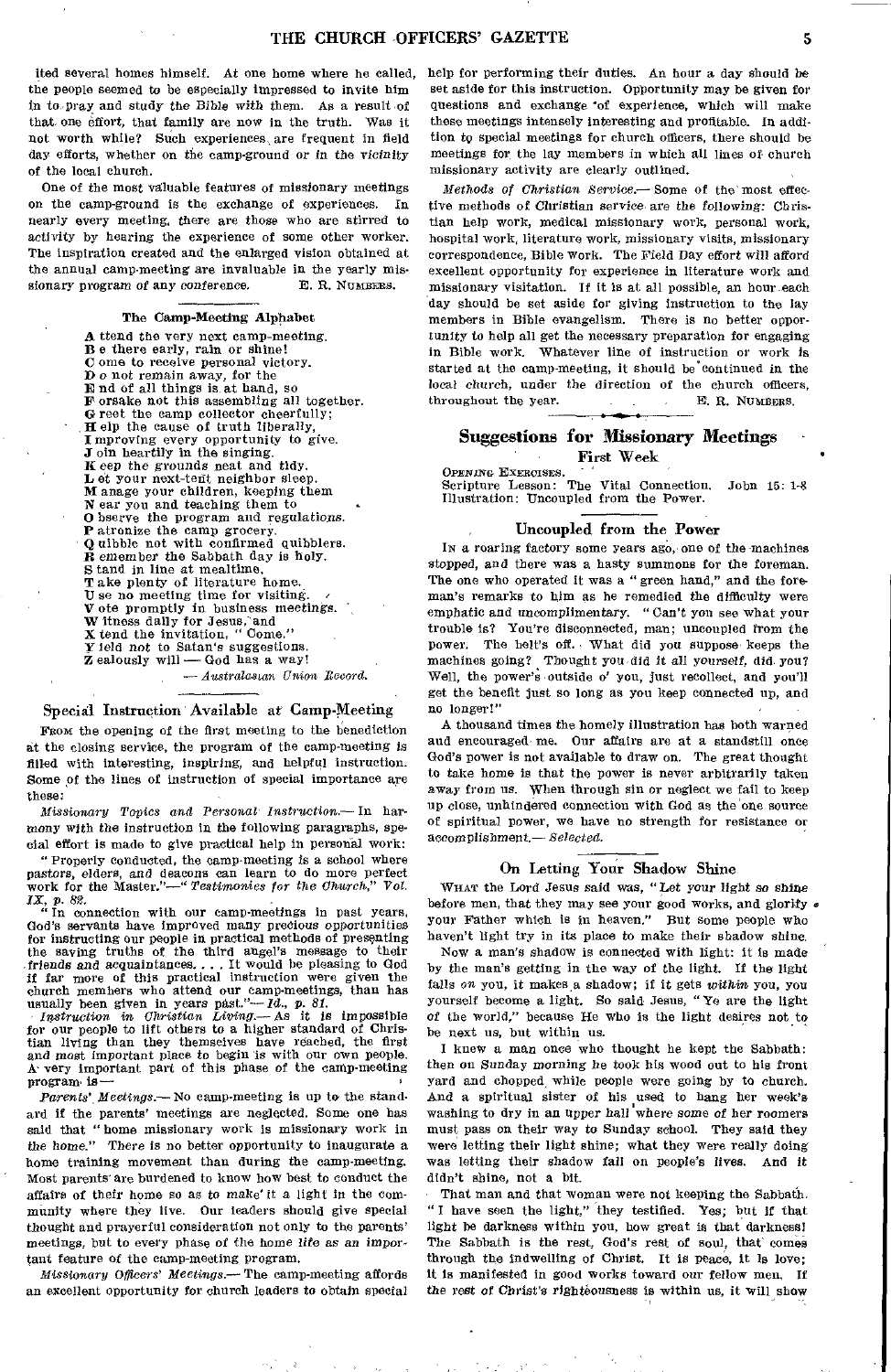forth in the ministry to others which made up the life of Christ. It will not cause unnecessary pain, it will not be self-assertive, nor argumentative; nor obnoxious. It will feed the hungry, soothe the sorrowing, instruct the ignorant, save the perishing. It will be so unobtrusive that its presence may often not be recognized, but at its passing, men will say, "The light was here."

Your shadow can't shine; don't try to make it. Forget self, study Jesus of Nazareth, and His light will be within you and will shine forth.— *Watchman Magazine.* 

#### Second Week

Opening Exercises. Scripture Lesson: The Prosperity of the Christian. Ps. 1: 3; Beck 11: 6; Isa. 55: 11.

Illustration: Missionary Pebbles.

# Missionary Pebbles

THERE are occasionally small missionary deeds which produce tangible results, and, seemingly, are providentially revealed as assurances that all may Know there will be success in the performance of all good works, even though there are no immediate evidences of it.

Some of these revealed results of the smallest efforts remind us of the constant enlargement of a pebble-produced 'Wave in a large body of water. It is said that a pebbleproduced wave never ceases expanding until it reaches the shores in all directions from the place of its creation.

We should not overlook the fact that a missionary deed, though it be a mere pebble on the sea of humanity, produces its influencing waves that end only upon the shores of the sea of glass.

Recently a brother sent *Present Truth* for a year to a family who had kept him overnight without charge, The paper cost him fifteen cents. Today, as the result of this subscription, this family of four adults are in the truth, and are systematically placing *Present Truth* in all the homes in their community. For fifteen cents' outlay, as conscience money for hospitality, there are four working members giving the message to hundreds. Who cannot cast missionary pebbles in the great sea of humanity and be assured their expanding waves will continue until the end of time? *—Selected,* 

# "As Lights in the World"

A sister in a recent home missionary meeting reported that she had received word from her brother and his wife, in another State, that through the literature she had been sending they have accepted the third angel's message, and have gathered in enough others to start a little company. This is in a place where there were no Adventists living. Such experiences should encourage us to work faithfully for our loved ones. "In due season we shall reap."

This is the day of opportunity for God's people. Many in the darkness of world perplexity and confusion are groping about for light. God calls upon His people to shine. "In &special sense Seventh-day Adventists have been set in the world as watchmen and light bearers. To them has been intrusted the last warning for a perishing world. On them is shining wonderful light from the word of God. They have been given a work of the most solemn import,— the proclamation of the first, second, and third angels' messages. There is no other work of so great importance. They are to allow nothing else to absorb their attention."—" *Testimonies for the* Church," *Vol. IX, p. 19.* 

Spurgeon well said: "Believers should be diligent in these last days." He continued: " Put all your irons Into the fire; use every faculty for Jesus. Be wide awake to watch opportunities, and be quick to seize upon them. Believe that the smallest sphere has in it or around it glorious openings for enlargements. Let us not be content with what we are doing while there is yet much land to he possessed."

Brethren and sisters, let us remember that we are not converted for our own sakes alone, but are sent into the world, as Christ was sent into the world, to glorify the Father, and lead souls back to Him. It is truly a great privilege to occupy such a position in the plan of God. For the great witnessing before us we need more spirituality, more enthusiasm, a deeper feeling of individual responsibility, and stronger leadership in our local churches everywhere. Let us, as leaders, be faithful to the trust He has committed to us.  $B$ g ERNEST LLOYD. committed to us.

#### Third Week

Opening Exercises. Seed Thought: " The Church a Serving Body." Texts for Consideration: Eph. 6: 7: The true basis of service. Rom. 12: 1: Reasonable service, 1 Chron. 29: 5: An important question.

#### The Church a Serving Body

THE normal church is a serving church. No church has a right to exist if it does not serve the community in 'which it is located. What does your church mean to the people about you? It must do something more than hold its services and keep the doors of its building open at stated times for worship. It should be a positive force for righteousness. Unless a church is making itself felt as a power in the moral and spiritual uplifting of the people who are under its influence, it is making a sad failure. A church is not merely a guidepost along life's. highway pointing out the right path, but is a moving army, fighting sin and error, rescuing the fallen, defending the weak, and enlisting new recruits in the army of King Jesus.—" *Normal Evangelism,"*  p. *97,* 

### An Interesting Experience

WE are indebted to Elder J. L. McConaughey, home missionary secretary of the Lake Union Conference, for passing on to us an account of the following encouraging incident, of which Prof. B. H. Phipps, principal of Bethel Academy, writes:

"About a month ago a young man in northern Wisconsin, who had been raised in the Lutheran faith, called on one of his friends who was boarding at the home of a Seventh-day Adventist lady. While at this home, he asked the lady for some reading matter, as having just lost his position he had some extra time to indulge in reading and was anxious to get hold of interesting books. The lady replied that all she had to offer was reading matter of a religious nature, and suggested that this might not suit him. But he replied that he would be glad to read anything she had, and so he was furnished with a copy of one of our church papers. He became very much interested in the articles in the paper, and during the next two or three days spent considerable time in studying the Bible on the subjects presented in the paper.

Not long after this, the young man made a visit to his sister's home. This sister had recently purchased a copy of ' Bible Readings' from a student colporteur, and this book appealed to the young man and led him to continue Bible study. Before leaving his sister's home, he decided to keep the Sabbath, and made up his mind that he would endeavor to find the student who had sold the book. The sister knew that the colporteur was a student in an Adventist school near a certain town, and upon diligent inquiry he found his way to our school at Bethel. He has been with us now nearly two weeks, and has taken his stand for the truth, and is very much interested in the Bible classes. He is planning to enter the work as a canvasser next summer. " We have read with pleasure many similar experiences of persons seeking the truth in mission fields, but this has taken place right here in one of our own conferences, and I feel certain that the Lord guided his mind to the truth in the first place, and then directed him to Bethel Academy, so that he could prepare for usefulness in the cause. This experience has brought a great deal of pleasure to me, and we are looking forward with real happiness to his growth in the truth."

# Questions Considered *(Concluded from page 2)*

church treasurer a statement of these disbursements, accompanied by vouchers to balance with money received, for filing among the church treasurer's permanent records. For the ueual upkeep of church property, the treasurer, as a member of the church board, should account for receipts and expenditures entering into the church expense account.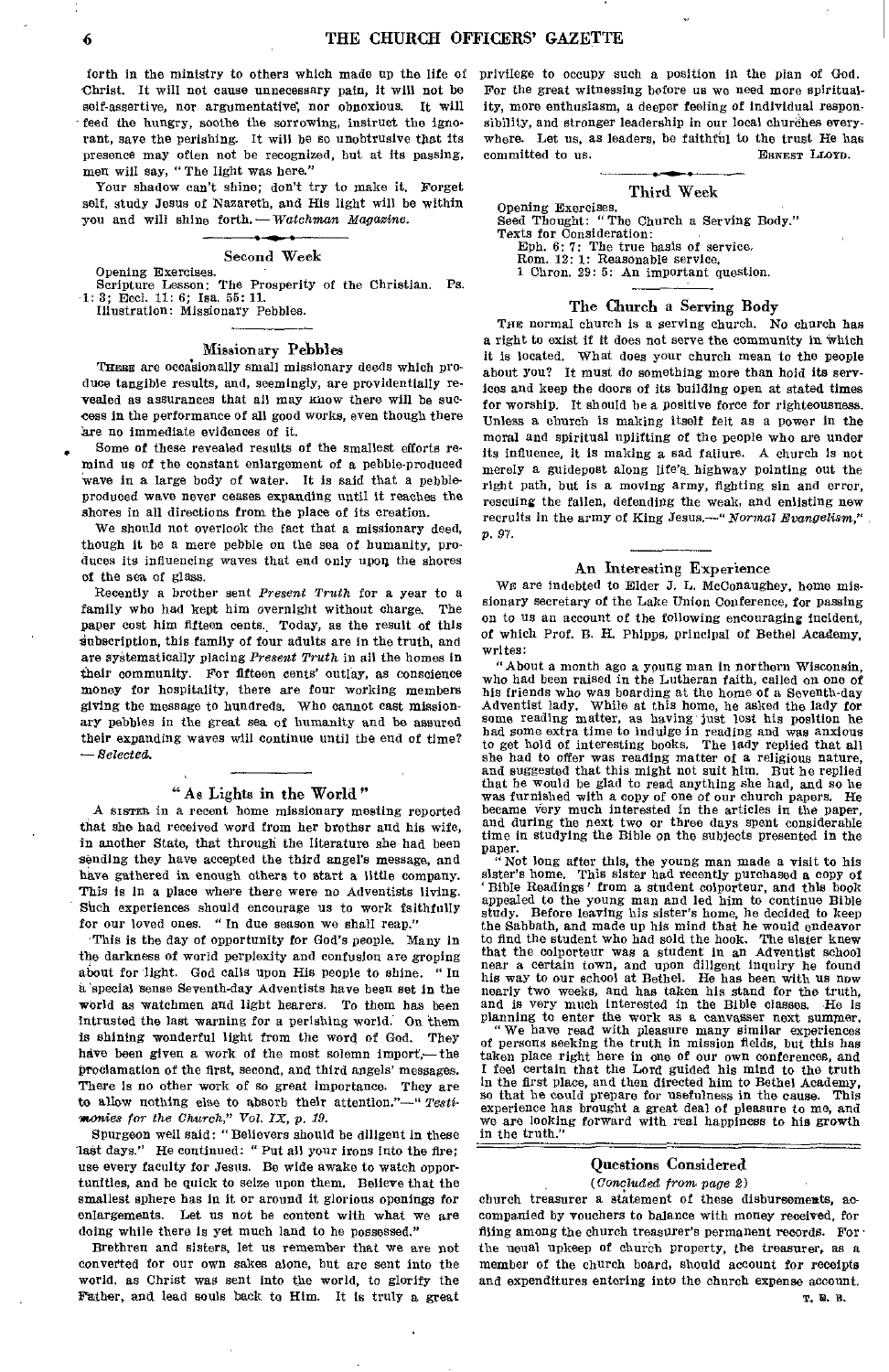# Fourth Week

Opening Exercises. The Worker's Prayer: Ps. 141: 3; Ps. 19: 14. Reading: The Talent of Speech. Experience and Praise Service.

### The Talent of Speech

As followers of Christ we should make our words such as to be a help and an encouragement to one another in the Christian life. Far more than we do, we need to speak of the precious chapters in our experience. 'We should speak of the mercy and loving-kindness of God, of the matchless depths of the Saviour's love. Our words should be words of praise and thanksgiving. If the *mind* and heart are full of the love of God, this will be revealed in the conversation. It will not be a difficult matter to impart that which enters into our, spiritual life. Great thoughts, noble aspirations, clear perceptions of truth, unselfish purposes, *yearnings* for piety and holiness, will bear fruit in words that reveal the character of the heart treasure. When Christ is thus revealed in our speech, it will have power in winning souls to Him.

We should speak of Christ to those who know Him not. We should do as Christ did. Wherever He was, in the synagogue, by the wayside, in the boat thrust out a little from the land, at the Pharisee's feast or the table of the publican, He spoke to men of the things pertaining to the higher life. The things of nature, the events of daily life, were bound up by Him with the words of truth. The hearts of His hearers were drawn to Him; for He had healed *their* sick, had comforted their sorrowing ones, and had taken their children in His arms and blessed them. When He opened His lips to speak, their attention was riveted upon Him, and every word was to some soul a savor *of life* unto life.

So it should be with us. Wherever we are, we should watch for opportunities of speaking to others of the Saviour. If we follow Christ's example in doing good, hearts will open to us as they did to Him. Not abruptly, but with tact born of divine love, we can tell them of Him who is the "Chiefest among ten thousand," and the One "altogether lovely." This is the very highest work in which we can employ the talent of speech. It was given to us that we might present Christ as the sin-pardoning Saviour. "*Christ's Object Lessons," pp. 338, 339,* 

#### The Benefits of Cottage Meetings

GOTTAGE meetings are sanctioned by the example of the early disciples, for " daily in the temple, and in every house, they ceased not to teach and preach Jesus Christ." When Peter was liberated from prison by the angel, he came immediately to the house of Mary, the mother of John, "where many were gathered together praying." The book of Acts clearly shows that meetings for prayer and study were frequently and regularly held from house to house; and when Paul was at Philippi he met with some persons who were accustomed to assemble outside the city, by the side of a river, to engage in prayer. Here Lydia was converted. (See Acts 16: 12-15.) There are some advantages to be secured in cottage meetings which cannot be attained by our regular church meetings:

1. Properly conducted, they afford an opportunity for more of our lay members to take some part in public worship and witnessing.

*2. By holding* these meetings at or near the homes of those whose interest in the church needs quickening, a deeper spiritual life may be encouraged.

3. The meetings may be held at the homes of aged, infirm, or sick persons, and thus be a means of blessing to such as cannot attend the church services.

Let me emphasize the suggestion that there is real need today of prayer and Bible study meetings in many Adventist homes, conducted with a view *of* deepening the spiritual life of those who are already members of the church, but who should be more earnestly engaged in forwarding the mission of the church. Cottage meetings have long been the blessed means of reaching and winning individuals and families who first became interested in God's *message for*  this time through a piece of literature or through some neighborly visit. Here is a field of opportunity for every earnest and tactful member of the church.

It is well to determine, in the *beginning,* the object which is to be sought in each case, and then to direct the meetings judiciously for the accomplishment of the end desired. Persons who are placed in charge should be duly instructed concerning promptness, *brevity* in prayers, logical arrangement of simple Bible studies, prepared and presented with a view to increasing the interest of the friends in the personal study of God's word and its message for this time.

The cottage meeting affords a good field for the training of the young and for the exercise of the talents of new converts. The saintly Theodore Cuyler, in the volume commemorative of the twenty-fifth anniversary of his settlement as pastor, commends this feature of Christian service in the following language: "We urge upon all converts the duty of immediately engaging in the devotional services and spiritual activities of the church.... *Unless* a new convert begins at once to take part in these things he is apt to remain tongue-tied for life. To pray and to 'speak in meeting' are not the sum of Christian duty; but it is equally true, that to 'neglect the gift ' of utterance *for Christ,* or not to develop it, is both a loss to the individual and to the church."

Cottage meetings offer to every member of the church an excellent opportunity for the development *of "the* gift of utterance" in the things of the kingdom. Under careful supervision this important phase of missionary activity may accomplish great good for the church in these days of enlarged opportunity. Wise leaders *will* foster the organization of lay Bible readers' classes for simple cottage meeting work. The extension of the ERNEST LLOYD.

#### Special Notice to Church Elders and Leaders

SINCE arranging the topics for home missionary services during 1921, which call for the consideration of campmeeting interests on the first Sabbath in May, the General Conference has asked the Home Missionary Department to join in the Big Week effort in behalf of the extension of publishing house facilities throughout mission fields. In Planning this Big Week campaign, the date chosen is May 8-14, with the Sabbath just preceding this week, May 7, as Rally Day throughout the churches in North America. Plans have therefore been made accordingly, and the church elders and leaders in North America have been fully advised concerning these plans, and will have in hand another suggestive Rally Day program for Sabbath, May 7, in addition to that which appears in the GAZETTE, on camp-meetings.

We would suggest that the Big Week Rally Day program be given preference on Sabbath, May 7, as it is important that all our brethren and sisters co-operate in the Home Missionary Big Week effort, and that there be concerted action. We hope, however, that it will be possible to give due consideration to the camp-meeting program in connection with some other Sabbath service. Where this is not Possible, the matter could be kept prominently before the People at the prayer and missionary meetings throughout the month of May. This is a case where home missionary interests overlap, due to the urgent demands of God's cause. May the Lord guide you in planning for the successful promotion of both programs —Rally Day for the Missions Publishing Fund, and the call to the annual camp-meeting. HOME MISSIONARY DEPARTMENT.

Worps of cheer and encouragement spoken when the soul is sick and the pulse of courage is low,—these are regarded by the Saviour as if spoken to Himself. As hearts are cheered, the heavenly angels look on in pleased recognition.—"Ministry *of Healing," p. 159.*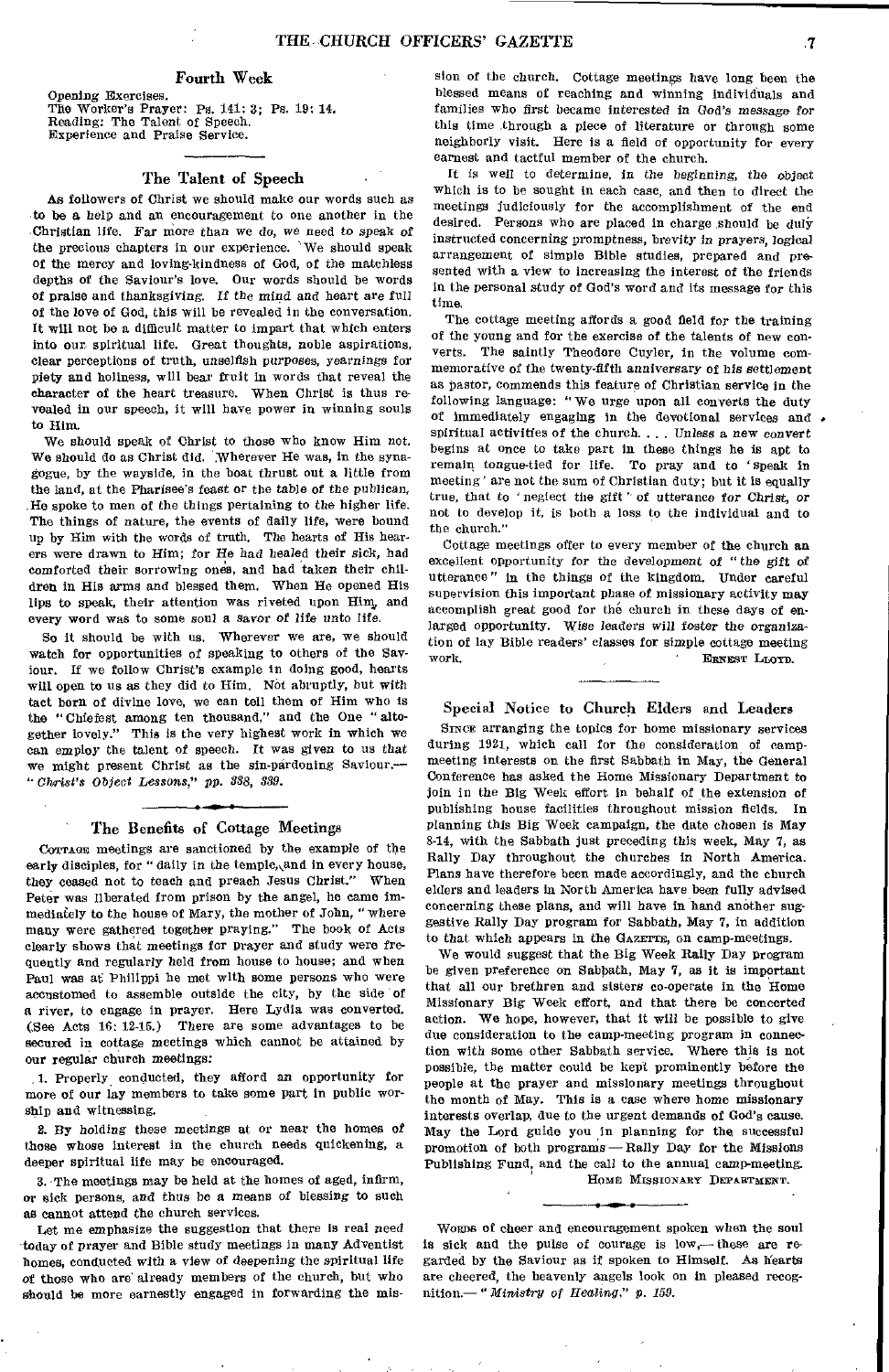# aiotiionarp Volunteer ;Department

# Devotional Meetings for May 7

*Topic: Missionary Volunteers at* Home.

### Senior

1. Opening Exercises.

2. Bible Study: Honor Due Parents.

3. Reading: The Letter He Was Ashamed Of. 4. Symposium: To Father. 5. Special Song: "Love at Home," Christ in Song,

No. 580.

6. Dialogue: The Home Club. 7. Reading: She Waved Her Hand. See page 12. 8. Consecration Service.

9, Close with a prayer for fathers and mothers everywhere.

#### Junior

1. Opening Exercises. 2. Bible Study: Honor Due Parents.

3. Talk by the Superintendent.

• 4. Dialogue: The Home Club.

5. Special Song: "Love at Home," Christ in Song, 5. Special Song:<br>No. 580.

6. Recitation: Which Are You? 7. Recitation: Mother's Comfort. See *Instructor* of 7. Recitation: 1<br>April 26 or May 3.

8. Reading: A Day with Bess. See *Instructor* of April 26 or May 3.

9. Consecration Service.

10. Close with sentence prayers.

#### Plans and Suggestions

*Missionary Volunteers at Home.*— That is the subject today. It cuts close to the heart of our work. As Missionary Volunteers, home is the mission field that should receive our most intensive efforts. Aim to be ideal Missionary Vol-unteers at home, if you fail everywhere else. However, if a young person succeeds in being an ideal Christian at home, he cannot be a failure, for truly "the light that shines the farthest shines the brightest" in the home. Where can we find words sufficiently strong to show the duty of Mission-ary Volunteers to be all that Jesus would have them be in the home? Try to emphasize the home phase of our Missionary Volunteer work today, and help your young people to sense more deeply than ever before that being a genuine Christian in the home is one of life's greatest opportunities and one of its sweetest privileges. If those who still have their parents with them could only feel for a short time the gnawing heartaches of those who have lost their last opportunity to be kind to their parents, nothing could ever induce them to be unkind or neglectful of father and mother. Nothing could dissuade them from lessening the burdens of others in the home. That older sister or brother would not be the burden bearer. All would share the home bur-dens. May the young people in your society, by the grace of God, become ideal Missionary Volunteers in their homes.

*Opening Exercises.*-Have a good, stirring song service. Sing songs on kindness, love, helpfulness. Select the songs before time for the meeting. Follow the song service with the secretary's report and prayer.

*Consecration Service.-* Make this a real consecration to better lives at home. There may be confessions that should be made in public. Each one will know whether his should 6e made to the society or privately, to his parents, brothers or sisters, or other individuals. Let us clear everything up that clouds the home life. Yes, everything, even if it is hard. Fill the consecration service with words of gratitude. Have a season of prayer for better lives at home and for fathers and mothers, who bear burdens of which young hearts never dream.

*Blackboard Motto.-* 

# Are You an Ideal Missionary Volunteer at Home?

#### Special Senior Note

The dialogue on the Senior program, although quite Junior in style, has an excellent suggestion for Seniors. Have two of the younger members of the society give it.

Another matter: As Senior Missionary Volunteers, are you doing what you can to keep up the family altar in your home? Think this over seriously. If you value your own spiritual growth and the spiritual growth of others in the home; if you would make your home a real blessing to those who enter it even as guests, keep up the family altar. The family altar does not take the place of secret prayer; neither does secret prayer take the place of family prayer.

The ideal Christian home is held up by both of these splendid pillars.

#### Special Junior Note

The superintendent will find in the Senior program plenty of material for his talk.

### Honor Due Parents

1. WHAT is one sad characteristic of this age? 2 Tim, 3: 1, 2.

2. What promise is given to Missionary Volunteers who honor their parents? Ex. 20: 12; Eph, 6: 2, 3. How can we best honor them? we best honor them?<br>3. What is our duty toward our parents? Prov. 1: 8.

4. What does the Bible say of the disobedient child? Prov. 15: 5; 20: 20; 30: 17.

5. How does the Lord regard obedience in children? Col, 3: 20; Eph. 6: 1.

6. Give one reason for exercising care in choosing friends. Prov. 28: 7.

7. What is said of one who robs his parents? Prov. 28: 24. [Explain how we are likely to rob them.]

8. What example of obedience has Jesus left us? Luke 2: 51.*-Adapted from "Bible Readings for the Home Circle."* 

#### The Letter He Was Ashamed Of

[The following letter was written by a young man just after college commencement. After he had dropped it into the mail box, he thought of what he emed of what he had written and felt ashamed to have written what seemed b

#### My DEAR MOTHER:

My college days are over. The other students have gone. The future is uncertain. The campus is still, and I have been thinking of you, with a heart too full to talk much, if I Should see you, but I do want to write. I have been thinking how you must have felt when the last of us had gone and you were alone after the years of patience and anxiety in raising a large family. What a life you have lived, so full of sorrow and sacrifice and suffering! You have given so much and have received so little. . . . But tonight, with the college days and college friends gone, I can see how you have hovered over me all along the years. I remember, when I was so small that I wore the little red-and-white dress, that one day, playing barefooted, I stepped on a piece of glass, and when the blood gushed I screamed, You had me in your arms in a minute, the blood from my foot running down the front of your apron. You soon had the gash cleaned and bound, and then you took me in your arms and pillowed my head on your breast and rocked me to sleep and contentment.

There is no place so restful as a mother's breast, and tonight I wish that I were a child again, pillowed in the same warm nest, with your arms around me, and could hear the soft tones of the old familiar hymn, "There's a land that is fairer than day," which you used to hum to us.  $\ldots$ 

And then the typhoid came, and we were all sick but ybu. The fever ran its course with each of us, and you, mother mine, did all the nursing for many months, except what the kind neighbors did to help; and when there were no more of us to feed upon, the fever left. But some of us had gone, never to return, and the rest were poor and young. I should think that would have broken your spirit, if not your heart, But I can see now that sickness and death are, not the worst things that can happen, and that the worst was yet to come. The days which tried your courage and faith were the days when we came into our teens and fell into temptation.

It is a triumph to rear a boy to manhood with a healthy body. It is a greater triumph to rear one to manhood with a healthy soul. And when I look back over my life, I wonder how a boy without a mother to love him ever comes through to a manhood of honor. It seems to me that you have saved me a hundred times; and since I have been away from home, your faith and confidence in me and your love for me have gone with me all the way.

Do you remember when I found the purse with six dollars in it, and how I wanted to keep it because we needed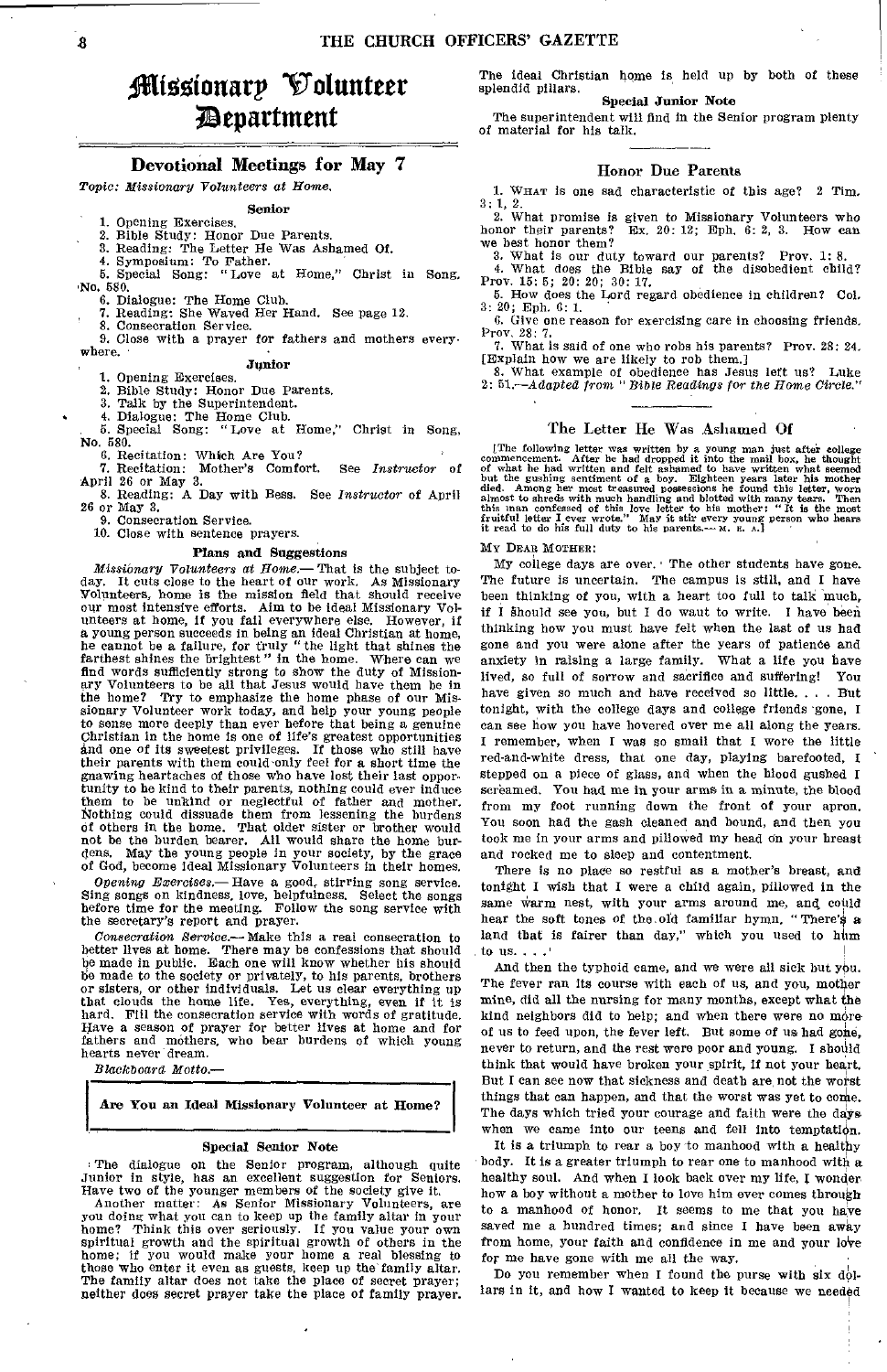the money so badly? But you said; " No, my son, we must find the owner. It does not belong to us."

For several weeks we failed to learn *whose purse* it *was,*  and every day I became more hopeful that we would never learn, but you would not let me spend the money. And the day we did find the owner was about the bitterest day of my youth, until I went with you to deliver it to the gentleman who had lost it, and then somehow my grief turned to joy.

How wise you were to take me with you! In that hour you taught me not to covet what might come Into my possession by accident, and not to conceal and hold anything for myself which was not mine.

Do you remember when Henry took me Into his father's cellar and gave me some wine? I was worried, because you had talked to us a great deal about the evil which liquor does in the world. I think you knew there was something on my mind. I tried to tell you that night before I went to bed, but couldn't. I was afraid it would break your heart. I lay awake nearly all night, thinking, and next morning, after prayers, when you had prayed in your simple way that God would go that day with *your* boys and hold their hands and keep them from evil, I couldn't stand it, and when we had started to school, I ran back and threw my arms around you and told you about the wine.

0 mother of mine! It must have been almost a death stroke; I could feel your body grow rigid, and then your arms closed about me and held me frantically, as if you feared I would be snatched away. For a long while, you said never a word, and we did not hear the "last bell," but when I could look into your face, it was white and drawn and old, and all the soft lines were gone out of it, while your eyes were brimming with tears that dripped over the lashes and ran down your cheeks and fell upon your breast.

Well, there was no school for me that day. Do you remember how we talked about life and what it means, and how necessary it is that a boy should be strong enough to withstand temptation; and before the others came home, you took me to the bedroom and we both prayed about it until we found peace? When we came out of the room with your arm around me, I knew then that nothing could ever tempt me to touch liquor of any kind again... .

And, mother, (are all mothers as wise as you have been?) You remember my first party, when I was to take my "first girl"? I remember it in every detail. It was an epoch in my life, as it is in every boy's. I was very nervous and very anxious, and a little bit ashamed, and very, very proud, and pretty badly frightened, with all of it hidden, as I thought, beneath a demeanor of indifference and scorn. But you understood me and many other things as well, and the evening before the party you had me go with you to Mrs. Homer's house, nearly a mile away; and when we were returning, the stars were coming out and a soft wind was blowing, and we sauntered slowly, chatting in a familiar way. You led the conversation around to the subject of the party... .

Mother of mine, at home in your old rocker, these and a thousand other things I have been thinking about. And tonight, with college days behind and life before, I want to tell you that now I can see what your life has been through the years of suffering and service and sacrifice.

I want you to know that I know what a wonderful mother you are.

And, mother, I love you. I love you, and shall love you always.

# To Father

*Every lilt as Well.—"* A young clergyman in a London church lost his wife. They had a little child. The parishioners hoped that some relative would come to take care of it, but none appeared. Two or three years passed. One Sunday when the pews were crowded, the clergyman came up the aisle leading the child, whom he seated in the corner of the front pew. The service went on until the sermon began. In his sermon the minister spoke of the mother of Christ, and her agony of heart at the cross. Said ' Think *what* a child's *life* Is without a mother's love! 'Who else can wrap a babe in swaddling clothes? Who can tend, who can cherish, who can love, but a mother?' In the depth of his feeling, the rector's strong voice halted, as if for an answer; and in the, hush of the great congregation a little, childish voice spoke out, very sweetly and clearly, ' A laver would do just eve'y bit as well, papa dear.'"— " *The Lover's Love," pp. 31, 32.* 

*A Father's Love.—"* At the close of a meeting in Joliet, HI., I sat down beside an honored evangelist, Rev. H. W. Brown, and among other things in his career he told me this story:

" A number of years before, he had a remarkable work of grace in the lake region of Wisconsin, in that town of the strange name, Oconomowoc. After his work of grace, he returned one day for a little visit, and as he stepped off from the train, he saw at the station an old man named James *Stewart. Knowing* him well, he asked him why he was there. The old man replied that his boy had gone away from home, and had said to him, ' Father, I will return some day, but I cannot tell when,' and, said he, 'I am waiting for him to come back.'

" Strange as it may seem, thirteen years afterward Mr. Brown revisited that old town, and the first man he saw when getting off the train, was *this* old father. The *father*  met him, saying, 'Mr. Brown, he hasn't come yet; but he

will come, and I am waiting.' The same year, say he walking.' "Just then,' said my friend, 'I lifted up my eyes and saw one walking down the aisle of the car, and said to myself, If I were not sure that the boy was dead, I should say that that was the son.'

But other eyes had seen him, too; and with a great bound, the old father sprang to the steps of the car, and when the boy reached the platform, in less time than. I can tell it, he was *in* his father's arms. The old father sobbed out, 'O my son, thank God you've come, you've come; ' and then, turning to my friend, he said, 'Mr. Brown, I should have waited until I died.'"— *J. Wilbur Chapman.* 

*A Little More Love for* Father.—"Daughter, stay a mo-ment in your pleasures; have a little chat with father; give him a hug and a kiss as you pass his chair. He may scarcely look up from his reading, but be sure he is pleased just<br>the same. Take a little time from your young friends and Take a little time from your young friends and

give it to father, who is doing everything for you.<br>
"Son, do not look on father simply as the man who<br>
makes the money' for you to spend. You will never know the times his children hurt his feelings by their thoughtlessness and ingratitude.

" Did you ever observe father looking at you so earnestly, .with that searching gaze that seemed to look through you - and beyond you, that you wondered why?

"He may be dreaming of the future he would like *for*  you to make, the man he wishes you to be. You may fall short of all he would desire for you, but you can give a little more love to father."— *Alma Pendenter Hayden.* 

*The One Who Loved Me Best.—"* The sweetest, tenderest memories of my past life are of my father, and so I shall let his character portray the beauty of the word. He was the grandest man I have ever known,— my mother's pro-

vider, protector, and sweetheart for forty-eight years. " He was surely one of the dearest of fathers, my in-structor, loving parent, and comrade. As a child the happiest hours I knew were spent at his knee. Together we read God's word, and together we read the poets,. and, as I grew in years, history, both modern and ancient. Of an intensely sentimental temperament, my preference was for the singers, and how I reveled in his interpretations of Shakespeare, Byron, and Milton. 0, the richness of those days! On a dark, starless night we would study ' The Raven,' and on a, bright, sunshiny morning he would bid me bring him Shelley, and we would read, verse about, that matchless poem, The Lark.'

" Dear father! He watched my mind expand as I watch a red rose as it opens— a petal at a time. Each day we loved each other more, and his delight grew, as he found my ideas broadening and my ideals reaching higher. " Although the years brought other ties into my life,

they never weakened this one between father and daughter, and until death at eighty-three, we were still companions, — he the brilliant teacher, I the adoring, pupil."— *Jennie Wright Howell.* 

Dad's Dreams.-" The good old dad! He is growing old, and his face has lines of care; his steps are slow that were free and bold, and stilly be free and bold, and silver is in his hair. works at his weary chores, as the long hours roll away; and not for him are the glad outdoors, and the joyous holiday. His face is sad, but a pleasant smile anon through His face is sad, but a pleasant smile anon through the sadness gleams, as he rests his head on his hands awhile, and closes his eyes and dreams. His *dreams* are all of his -boys and girls, and honors that they'll enjoy; of little May with her golden curls, of Jack, who's a stalwart boy. And Tom is certain to conquer fame, for Tom is a splendid son; he'll bring renown to his father's name, when the old man's work is done. And Jim will probably learn to preach; he's pious, and clean, and smart; and throngs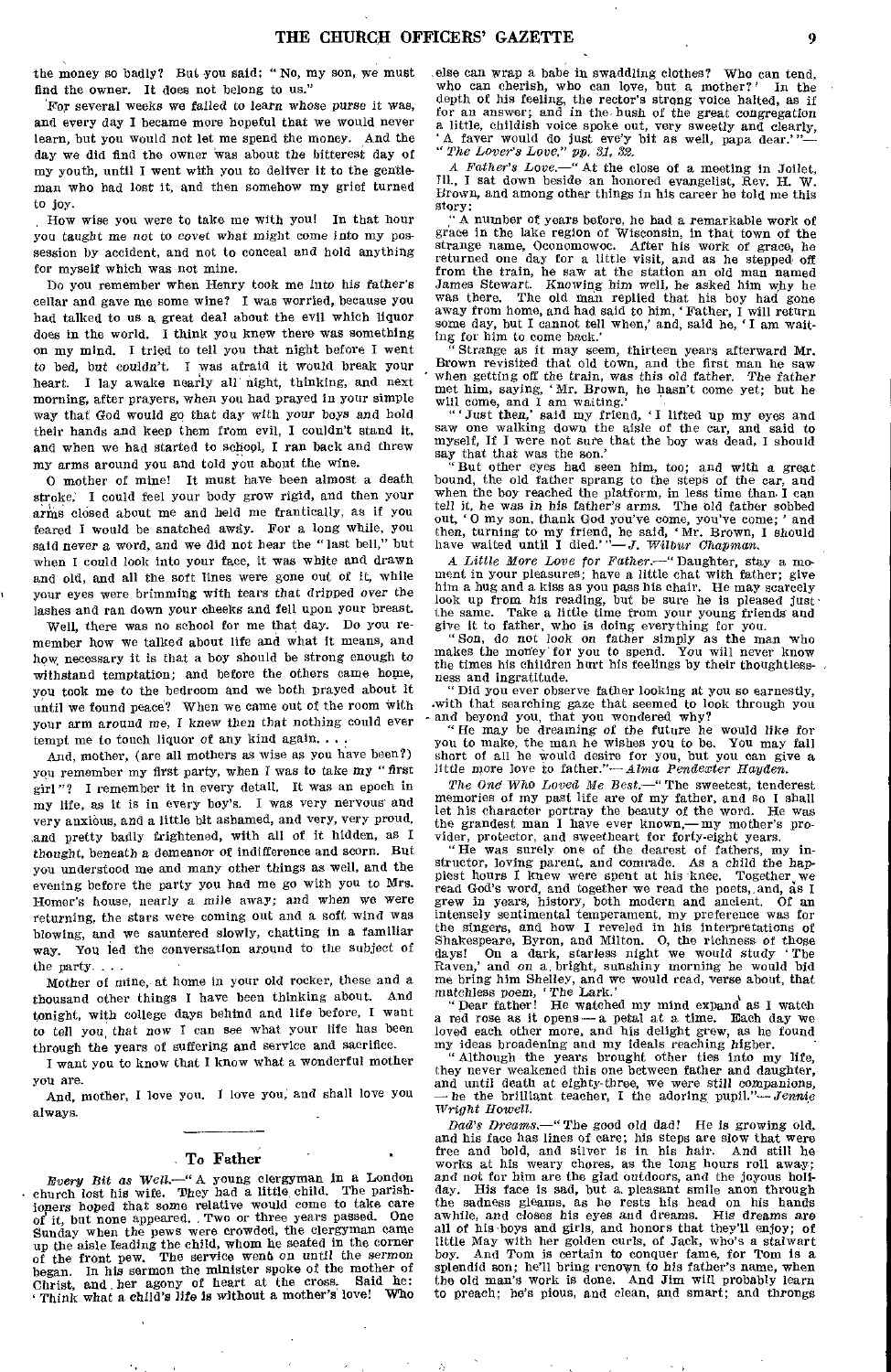will gather to hear him teach the lessons that lift the heart; his voice will tell of the day of wrath, when the portals shall unfold; he'll lead the wanderers to the path that leads to the gates of gold. And Kate, sweet Kate, with the thoughtful brow, and her brave, aspiring heart, will leave the rut that she travels now, and shine in the world of art. And all of his loving girls and boys will useful and helpful be, and live their lives till they earn the joya that dwell in eternity. The old man raises his head once more, for hip dreams are flown away, and he goes ahead with his weary chore, but his heart is light and gay."— *Walt Mason.* 

#### The Home Club

Tom: "Hello, Jack. Coming out tonight?"

JACK: "No, Tom, I can't tonight. Got a date."

Tom: "That so? Where?"

JACK: "Home Ciub."

Tom: "Say, that's a new one, isn't it? Where does it meet?"

JACK: "At my house."

Tom: "Who belongs to it?"

JACK: "My father and mother, brother Bob, sister Nellie, and myself."

Tom: " Huh, that's a great club. What's the idea?" JACK: "The object," recited Jack proudly, "is to enrich '

the home life of the family and to develop a deeper sympathy and understanding among us."

Tom: "Sounds good enough. Tell me more about it."

JACK: "Well, you see we're all connected with so many organizations that they keep us busy nearly all the time, and we're not able to be at home much in the evening. Take it all in all, we're hardly at home together except for meals.

" Mother was reading the other day about a man who was out so much that he said he didn't feel at home with his family, and even when he had nothing to take him out he would go to the club, where he felt better acquainted than he did with the members of his own family. That gave mother the idea for the home club. She said that unless we had something like that, we'd have to be introduced to each other before long.

"So one night, when it rained hard and none of us felt\_ as if we wanted to go out, mother suggested her plan. We were to agree to set aside, if possible, one night in the week in which to stay at home and get acquainted with each other. If something came up so that it was absolutely impossible for us all to be at home on the night agreed upon, we were to take an hour after supper for the meeting of the club. We talked the idea over and finally agreed to it, and decided on Thursday night as the best for all of us.

" We organized right there, and laid our plans for the meetings. We've been meeting regularly ever since. This is Thursday, and that's why I can't go out with you tonight."

Tom: "That's a good reason, sure. If it isn't a secret, I'd like, to hear what the meetings are like."

Taox: " We usually begin with music. Nellie has been selected a committee to look after the music, and whenever she sees a new piece that is good she brings it home. If it's a piano selection she plays it over, and if it's vocal music we all practise it until we can sing it.

"After that' we have fifteen minutes for stories and experiences. Each one of us tells some good story he has heard, or some interesting experiences he has had during the week. For instance, one day father ran across a man who was in Russia when the revolution broke out, and he learned many interesting things from him that were not 'in the papers. We often save good stories for the club meetings instead, of telling them when we first bear them.

" Next comes a discussion on some subject of interest, such as the latest developments in the news of the day, some interesting phase of Missionary Volunteer work, and the like. We all express our opinions freely on the question in hand. Sometimes one of us reads a timely magazine article or we take turns in reading a book, a chapter or two at a meeting.

" The last part of the evening we call the ' Problem Hour.' -Then we each present some problem we have met-during the day, or speak of anything about our work that troubles us. Sometimes I read my English essay and the others criticize it, or I ask advice about a problem in mathematics that doesn't come out right. Sometimes father has a little business problem that bothers him, or Nellie has found something in her Sabbath school work that perplexes her. All of these are talked over, and each one of the family is given a chance to offer suggestions or solutions for the problems that have come up.

"After that we spend the last fifteen minutes in a devotional service. We select a chapter of the Bible that seems to fit the problems we have been discussing, and read it in turn. Then each offers a short, simple prayer. The meeting closes with the singing of a hymn."-Adapted.

#### Which Are You?

SAID Benny: " When I grow a man, I'll milk the cows, and split the wood; I'll take my mamma out to ride, And do a million things I should." And thus the minutes, one by one, Found Benny dreaming in the sun.

Said Teddy: " Shall I get some chips? And shan't I bring the eggs in, too? I'll draw the baby in her cart, And then she won't be teasing you." And thus the minutes, one by one. Slipped by, while Teddy's work was done.

*— Selected.* 

# Devotional Meetings for May 14

*Topic: The Continent of Opportunity,* No. 3.

#### Senior

1. Opening Song.

ł

2. Scripture Lesson: Calls to Service.

3. Prayer. 4. Secretary's Report.

5. Symposium: Makers of South America.

Talk: Echoes from South America.

7. Talk: Special Calls for Recruits for 1921.

8. Round Table: Our Response.

9. Close with a prayer for our workers in foreign fields.

### Junior

1. Opening Song. 2. Scripture Lesson: Matt. 21: 28-31.<br>3. Prayer.

3. Prayer.

4. Secretary's Report.<br>5. Superintendent's T

5. Superintendent's Talk: Calls from South America.

6. Talk: Tupac Amaru. 7. Reading: Among the Indians.

8. Talk: A South American Patriot. 9. Talk: Summer Plans to Meet the Needs of South America.

10. Close with prayer.

#### Plans and Suggestions

*Aim today* to get better acquainted with South America. If you have been gleaning material, you doubtless have enough of your own for an inspiring program. However, we are supplying some material as well as suggestions; and we send these forth with an earnest prayer that your society may today have a real consecration- service for the sake of South America and its needs.

*Blackboard Motto.—* Same as used in South America program last month.

### Special Senior Notes

*Scripture Lesson.—* Have a roll call on service. Announce the roll call the week before. Ask all to come prepared to respond with texts which call to service; for instance, Matt. 28: 19, 20.

*Symposium.—* Assign the chapters in the book, "Makers of South America," to different members. Ask each to study his chapter thoroughly and then give in his own words a two-minute talk on the leading characteristics of the man whose biography he has studied. These chapters contain material for thrilling talks.

*Round Table.—* After the Missionary Volunteers have listened to the list of special requests, ask all to talk freely about the needs of South America and what they are willing to do to help supply them. What will your society do to help save the 60,000,000 in our sister continent?

#### Special Junior Notes

*Superintendent's Talk: Calls for South America.—Use* the material in Nos. 6 and 7 of the Senior program. Omit, however, that portion of "Echoes from South America" which is taken from the letter of Mr. Ford.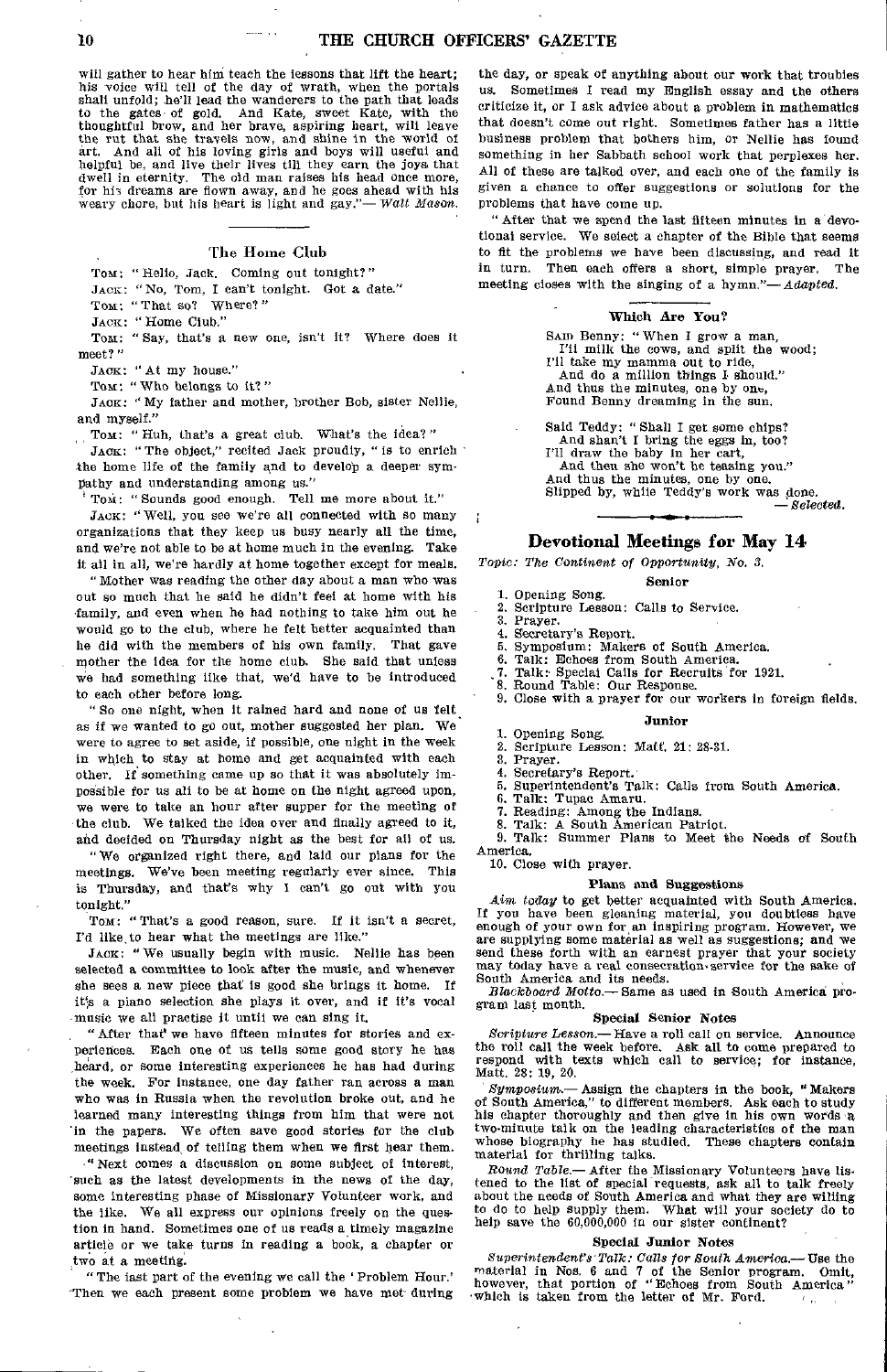Talk: *Tupac Amaru*.—Have the Junior giving this talk read carefully the chapter, "Tupac Amaru," in "The Land of the Golden Man," pages 21-29. The Junior may tell a little of the splendor and wealth *of* the early Inca kings, of their beautiful palaces and terraced gardens; then, of their slavery and misery after the Spaniards had defeated them; and finally tell of the noble efforts of Tupac Amaru to gain freedom for his people. Remind the society that this is the very land where Brother Stahl is now carrying on his wonderful work.

*Reading: Among the Indians,—* Read the letter from Mr. Orley Ford which is printed in the article, "Echoes from South America."

*Talk: A South American Patriot.—* This talk should be based on the chapter, "General San Martin," pages 39-49, of "The Land of the Golden Man." South America owes much of its recent progress to the fact that General San Martin freed the country from the oppression of despots.

*Talk: Summer Plans to Meet the Needs of South America.*  This should be given by the new leader, the leader for the *summer months.* He should show the society where it stands in regard to its goals. He should have some definite plans ready to suggest for the summer, so that there will not be a standstill during vacation time,

#### Echoes from South America

SOME of our workers have long been giving their best efforts to South America. Elder F. H. Westphal has labored there for 27 years, Elder F. W. Spies for 25 years, Elder J. Lipke 24 years, Dr. R. H. Habenicht 20 years, Elder F. L. Perry 16 years, Elder R. Suessmann and Brother L. Lots 13 Years each; several others have been at the south,American battle front for 10 years or more.

There are about three hundred young people in the Chile Conference. *Many* of these are not receiving a Christian education. Why? One reason is that their training school cannot accommodate all.

Around Lake Titicaca we have *forty* schools with fiftysix teachers. The enrolment is very large. The mission station at Pomata, on the south side of the lake and about eighty miles from Puno, *has* been in operation about four years. Last year, however, this mission had a church membership of between two and three hundred, and seven outschools. Of a meeting held at this mission last year Elder J. L. Shaw says:

"Announcements had been sent out that the recently completed church would be dedicated while we were there, so people gathered in from the surrounding country. The men sat around the wall on a bench made of earth, while the women sat on the floor in the center. The church, made of sun-dried brick and covered with thatch and floored with boards from packing cases, accommodates four hundred per-sons. Soon it will not be large enqugh, for many are seeking the truth. A large *baptismal* class was under instruc-

tion, "Between services the little, well-arranged dispensary was freely patronized. So many were seeking medicines that it was only with difficulty we made our way in. The interest our missionaries about the lake have taken in the sick and suffering, and the manner in which they have cared for them, have won the hearts and the confidence of the people. In all their needs they turn to the missionaries. They look to them as their teachers, for they have no schools; as their medical helpers and advisers, for they have 'no doctors; as their protectors from robbers and government officials and others who take their property, for they have<br>been denied their rights for many generations. We rejoice been denied their rights for many generations. We rejoice in the good work going forward at Pomata. In a thorough, painstaking manner, Brother and Sister Ford, working sin: gle-handed and often beyond their strength, are building up the various interests of the station. The Lord is blessing their efforts, and many who were sitting in darkness have seen a great light. Another couple is needed at Pomata to help these faithful workers in the task to which they have set their hands."

The Indians around Lake Titicaca are calling for more help, When our workers who visited South America last year were traveling from one station to another, they were met by Indians begging for help. Elder Shaw describes the delegation thus:

"We bad gone only a few miles when we were met by a delegation who earnestly requested us to turn aside from our journey and visit their brethren in a near-by village. They wished us to send a teacher for their school. For miles they ran in front of our horses, thus wishing us God speed on our way, as we could not stop. Finally we halted.

Brother Stahl made a short speech and prayer was offered. The Indians were then urged not to go farther' from their houses, so-they turned back."

Brother Orley Ford, director of the Pomata Mission, in a letter to his home folks, says:

"Last week we took an interesting trip up into the mountains to a place whose inhabitants have been calling ever since I have been here (about three years) for us to send them a teacher. Lillie [Brother Ford's wife] and I, three teachers, my translator, and two who came to be our guides, went. It was a hard trail to follow over the mountains, up gulches, across swift streams, over high precipices, etc. When about ten miles from the place, we were met by a group of about twenty Indians on horseback, carrying ban-ners and playing their native instruments. They were all. dressed in their brightest colors. One man had a bright green saddle. They had come out to meet us and escort us to the place we were *going.* I was sorry that I didn't have my camera along to get their picture. They surely were glad that at last they were to have some one to teach them.<br>We got there about noon, and ate dinner. The feast the<br>natives had prepared for us consisted of chuflo, soup, and roast meat. We had a meeting, and- then went on a little farther to another place. All followed us to hear more. In this place I preached to them until 'dark. We planned to leave at daylight the next morning; but after I had eaten supper and gone to bed, they came into the little six-by-ten house where Lillie and I and four native workers who had come with us were *sleeping,* and asked if I wouldn't preach to them again the next morning. I told them that I would speak to them at daylight if they wished. I had little idea they would show up that early, but before we were up they were all back. There were about fifty of them crowded around the house. I did not get away until about nine o'clock, as they couldn't get enough of the wonderful truth to *satisfy them. We were glad* to be able to leave one of the native workers with them. It is interesting to see such hunger for the gospel, but pitiful to think of the hundreds and thousands of places in' this country where it would be the same story if some one could only go to them.

#### Special Calls for Recruits for 1921

HERE is a list of calls from South America. Behind every one of the twenty-nine items listed, there is a need that would stir our hearts to the depths if we could only know it as the workers there do.

*Austral Union Conference:* 

- 1. City evangelist for Buenos Aires.
- 2. Home missionary secretary for union.
- 3. City evangelist *for Chile* Conference.
- 4. German worker for Chile Conference.
- 5. Superintendent for Northwestern Argentine Mission:
- 6. Teacher for Alto Parana school.
- 7. Superintendent for the Buenos Aires Publishing House (provided William Kirstein is allowed to return to the United States).

*South Brazil Union Conference:* 

- 8. Ordained minister for Sao Paulo.
- 9. Licensed minister for Sao Paulo.
- 10. Manager for Brazil Publishing House.
- 11. Licensed minister for Santa Catharine.
- 12. Licensed minister for Santa Catharine.
- 13. Superintendent for Matto Grosso.
- 14. Worker for Brazil Publishing House.
- 15. Worker for Brazil Publishing House.
- *East Brazil Union Mission:*
- 
- 16. Departmental secretary for union.
- 17. City evangelist for Rio de Janeiro.
- 18. Superintendent for Bahia.
- 19. Field missionary secretary for Bahia.
- 20. Superintendent for Pernambuco Mission.
- 21, Superintendent for Amazon Mission.
- 22. Superintendent for Ceara Mission.

Inca *Union Mission:* 

- 23. Mission worker for Lake Titicaca Indian Mission (L. Clark).
- 24. Educational secretary for Titicaca Indian Mission.
- 25. Assistant teacher for training school at Lake Titicaca Indian Mission.
- 26. Evangelist (ordained) for Lake Titicaca Indian Mission.
- 27. Additional worker for Have Pamapa Indian Mission.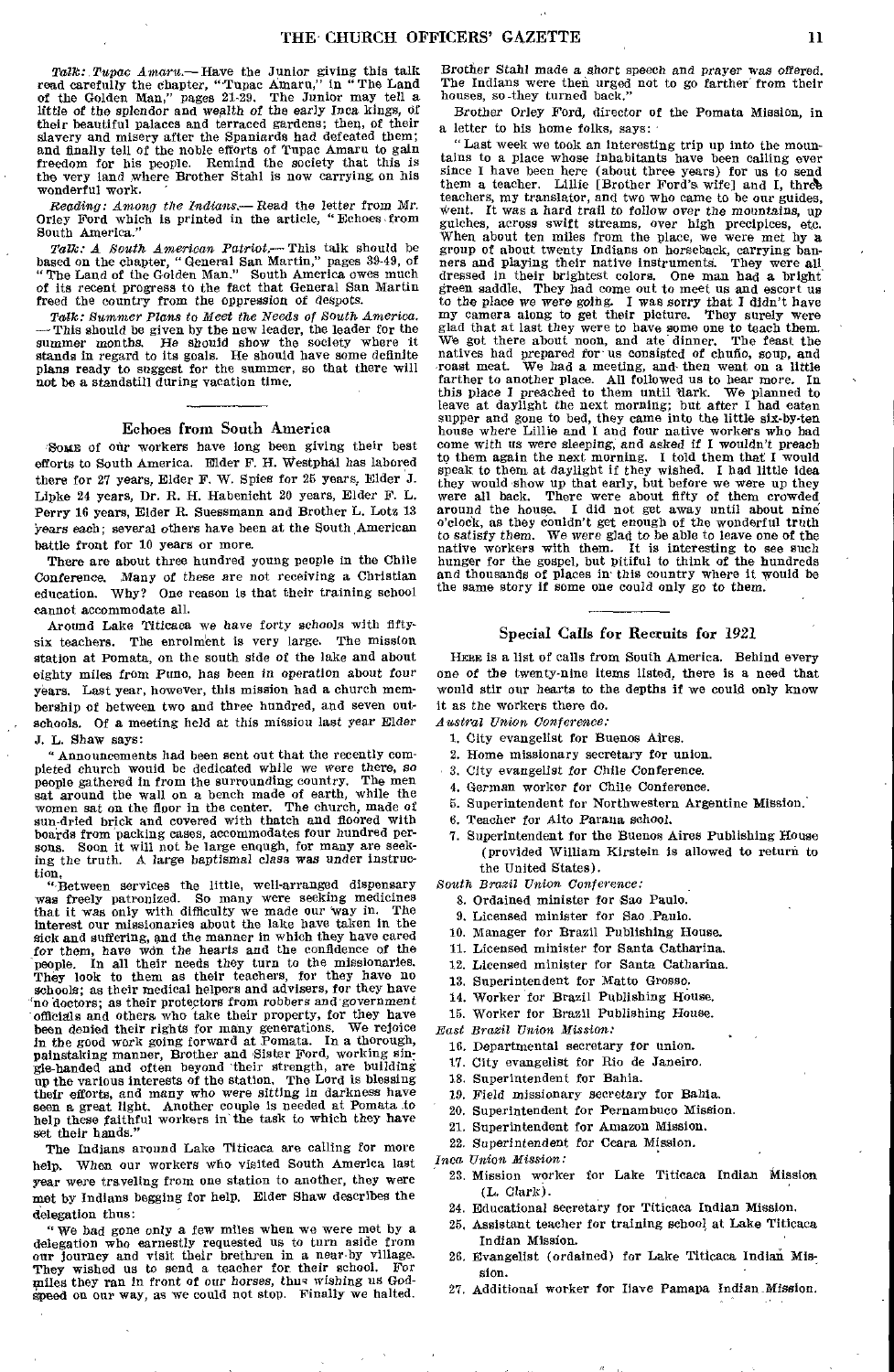28. Additional worker for north side of lake.

29. Additional worker for Pomata.

The Mission Board is looking to the Missionary Volunteers in North America to help answer these calls this year. Our workers in South America are praying that our young people may get a vision of the needs down there,- a vision that will cause them to give liberally so that many in South America who know not Christ may be saved. In the hearts of the needy millions of South America is a deep, unsatisfied longing for something the Roman Catholic religion has failed to give them. Their great need comes to us as a Macedonian call. Their need of help is our opportunity to serve. Their need of light from above lays upon us a solemn obligation to give them the light that others have sacrificed to give us. If we do not pass on the heavenly light that shines on our pathway, we shall fail of doing our duty.

Suppose some day in heaven the Master should come to you and say: " Do you remember the year you denied yourself many things in order to give liberally for the work in South America? Well, this group over here is from South America, and I want you to know now that it was your gifts and your prayers that carried the message of salvation to them." Would it be worth while to go without some of the things we are planning to get this summer, in order to help some one else reach heaven? Surely! But how sad it Would be to meet at the judgment bar some one from South America who was lost because we had failed to do our part. May the Father give our young people a vision that will inspire them to lay their all upon the altar, saying, "Father, all that I have is thine; I promise Thee to go without some things I much desire this year, in order to give liberally to South America." M. E. A.

#### She Waved Her Hand

Ir was commencement day in one of our great midwestern colleges. The stately procession of the senior class, preceded by the president, members of the faculty, and the commencement orator, was marching into the beautiful and historic chapel. The galleries were crowded with home friends and visitors.

One of the senior girls looked up into the gallery, and at last she saw her father and mother looking down upon her. TO their eyes she was the only one in the long procession. He was a home missionary pastor. The mother was a home missionary pastor's wife. Long years they had sacrificed to prepare for the daughter's education. Many things they had gone without in order that this day of opportunity might come to her. The joy of the hour was in the fact that she understood it all. So, while the organ sounded its measured strains, and the procession moved with orderly dignity to the front seats, with girlish disregard for any conventionalities she waved her hand to father and mother in the gallery.

A great many people saw it, and were glad. Somehow or other they seemed to understand the *camaraderie* of that loving act. I heard her father talk about it afterward as if it were the proudest moment of his life. " She waved her hand," he said with satisfaction in his voice. "It was worth all it cost."

There are many moments in life when the wave of the hand or a spoken word of cheer is as fine an expression of appreciation and loyalty as one soul can give to another. If a serpent's tooth is not sharper than a thankless child, then a child's appreciation must be one of the supreme joys of life. Thank God for the countless thousands of appreciative sons and daughters who bring back hearts and lives full of loving loyalty to the home that reared them In appreciation of sacrifice long continued and cheerfully made. Are you appreciative?— *Ernest Bourner Allen,* D. D.

# Devotional Meetings for May 21

# *Topic: Honoring God's Flag.*

- Senior 1. Opening Exercises.
- 2. Scripture Lesson: Ex, 16: 16-30; 31: 13-17.
- 3, Paper: True Sabbath Observance. 4. Symposium: The Sabbath.
- 
- 5. Reading: "You're in the Army Now."
- 6. Talk: Honoring God's Flag.
- 7. Round Table: Better Sabbath Keeping for Me. 8. Close with prayer.
	- Junior
- 1. Opening Exercises.
- 2. Superintendent's Talk: Honoring God's Flag.
- 3. Symposium: The Sabbath.
- 
- 4. Talk: An Ideal Sabbath. 5, Reading: Getting Along Without Sabbath. See *in-structor* of May 10 or 17.

6. Round Table: What I Can Do to Make Sabbath Keeping Better. 7. Close.

# Plans and Suggestions

*Honoring God's Flag.—* The Sabbath is God's flag, and today we are to learn how we may honor it better. We send this program forth, with the prayer that all may come to sense more fully the sacredness of the Sabbath. "The Sabbath is a golden clasp that unites God and His people."—<br>"*Testimonies for the Church*," Vol. VI, p. 351. This month we are considering two of the sacred institutions that have come down to us from the garden of Eden,— the home and the Sabbath. May the Holy Spirit come especially near and speak through those who take part on the program, so that hearts may be touched, and eyes may be opened. May He come in and work whatever reformation is needed in our home life and in our Sabbath keeping.

*Opening Exercises.—* Sing several Sabbath songs. Sing them earnestly, enthusiastically, and from the very depths of your heart. Then have two or three earnest prayers, remembering all who are trying to honor God's Sabbath and praying that many more may learn to honor it; and 'finally that we may learn to keep it as we should. Do not forget the secretary's report.

*Symposium: The Sabbath.—* Pass these questions to eight of the members several days before the meetings. Some of them may be answered by a Bible text, as, for instance, the first one—Gen. 2: 1-3. Others should be answered by a sentence, as, for instance, an acceptable answer to the second would be, "The purpose of the Sabbath is to become better acquainted with God through His word and the book of nature." Let the leader conduct the study by asking the nature." Let the leader conduct the study by asking the questions. The Junior Standard of Attainment Manual, pages 7 and 8, will be helpful in this exercise.

*Round Table.—* In both societies try to get every one to take some part. Our subject today is a live topic. In many of the State legislatures there are Sunday bills pending. Is there one in your legislature? Do you value the Sabbath enough so that you would rather go to prison than fail to be true to God's flag?

*Blackboard Motto.— '* 

"It means eternal salvation to keep the Sabbath holy unto the Lord."-*Testimonies, Vol. VI*, p. 356.

#### Special Senior Note

*Paper: True Sabbath Observance.—* Ask some one to write a short article on this subject. It is an exceedingly important one. We need to know God's traffic laws, for every week we pass through a bit of time territory that He has<br>reserved for Himself. For helps in preparing this paper, see<br>the Bible and "Testimonies for the Church," Vol. II, pp.<br>582-585, 701-705; Vol. IV, pp. 114, 115; and Vo 368.

#### Special Junior Notes

*Superintendent's Talk: Honoring God's Flag.—* Base the talk on the illustrations used in this article. Bring out the Point that our Sabbath keeping is a sign of the presence of Jesus in the heart. To be true Sabbath keepers, we must first love and serve Him.

*Talk: An ideal Sabbath.--*Have some Junior describe what he thinks would be an ideal way to spend the Sabbath.

The following outline is merely suggestive: Friday evening: House cleaned, clothes ready, baths taken, shoes blacked, etc. Family gathered for worship at going down of sun.

Sabbath morning: Every one up in plenty of time for breakfast and worship. All at Sabbath school on time.

Sabbath afternoon: The afternoon spent in taking walks, doing missionary work; reading the Bible or our papers. Worship at sundown.

Have the Junior emphasize the point that we cannot observe the Sabbath outwardly unless we love it with the whole heart.

<sup>&</sup>quot;Go ye, and teach the next one whom ye meet  $\cdot$ Man, woman, child, at home or on the street—

That ' God so loved' them each in thoughts so sweet He could not have them lost through sin's defeat. So shall our land be saved from sore defeat And gathered with the nations at His feet."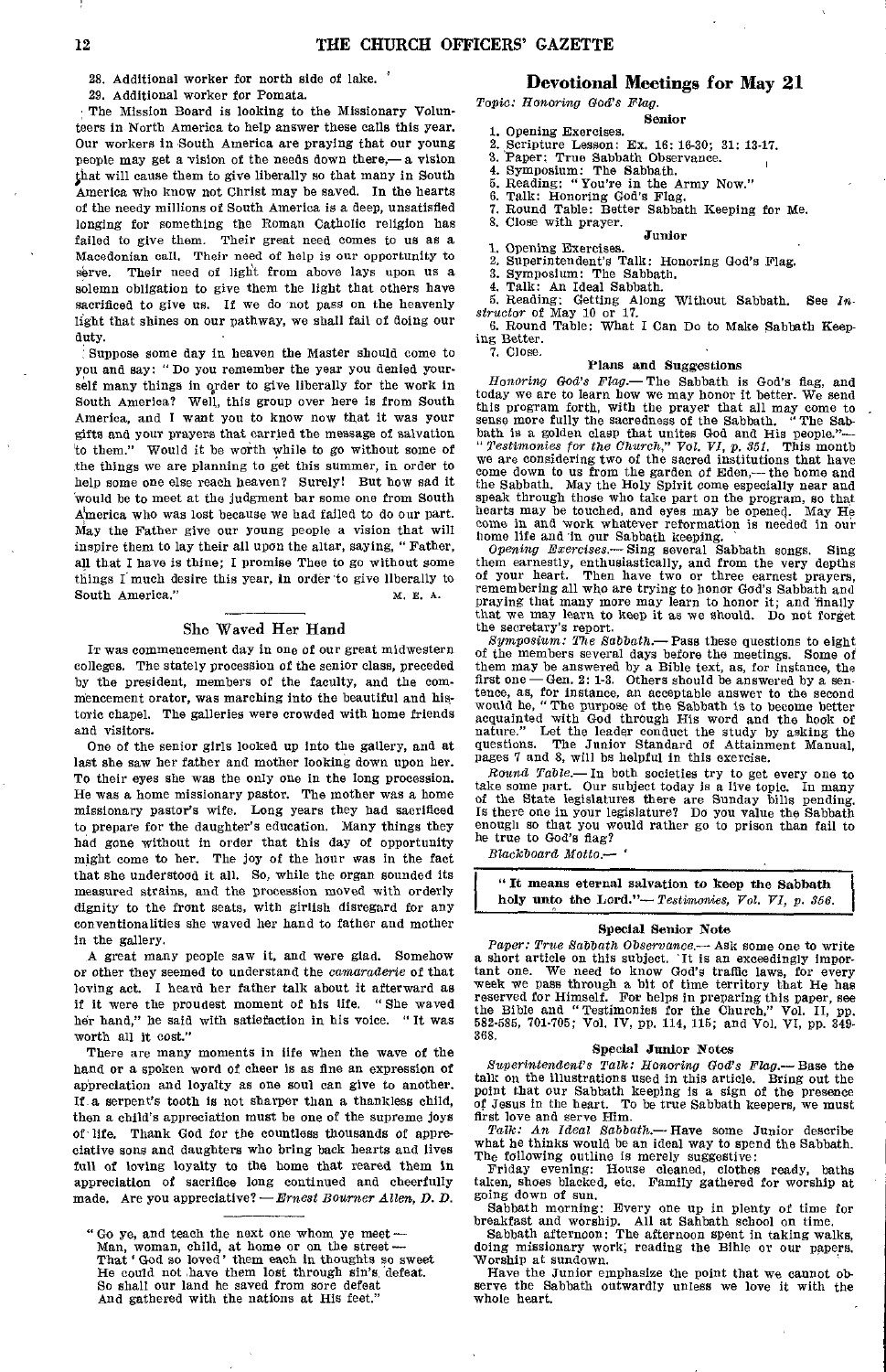#### The Sabbath

1. WHAT was the origin of the Sabbath?<br>2. What is the purpose of the Sabbath?<br>3. What preparation should we make for What is the purpose of the Sabbath?

What preparation should we make for each Sabbath? 4. Name some things which you have noticed done by *our Junior or* Senior Missionary Volunteers on Sabbath, that are not in harmony with true Sabbath keeping.

5. Name some things which it would be perfectly proper for us to do on Sabbath.

6. What can Missionary Volunteers do to promote Sabbath observance?

7. Name some of the benefits of true Sabbath keeping.

8. What was Christ's attitude toward *Sabbath* keeping?

# " You're in the Army Now "

ABOUT a month after I had donned the khaki and had become a unit in Uncle *Sam's great lighting machine* of four million men which made possible the successful outcome of the greatest war in history, I was transferred almost four thousand miles from my far Western home to a camp on the Atlantic coast. When I reported for duty, I found that I had been given a pleasant position on the camp personnel as secretary to Captain G-, chief of military police. A sergeant informed me that the captain then had the "flu," and that I could busy myself as I chose until he returned. With this arrangement, I had no trouble in getting Sabbaths off, as there was no one to whom I was to report for duty.

In about two weeks the captain returned. He was pleasant, and I was sure that *my* assignment was going to be agreeable to me. There was little work to do, but he was particular, and wanted his work done at his own time and in his own way. This troubled me only as I thought of what he might do when I asked to be excused from duty on Sabbath.

One Tuesday evening he stayed in the office a little later than usual, and I felt impressed that this was the opportune time to speak to him about *being* excused from Sabbath duty. I walked' to his desk, saluted, and said, "Sir, I am a Seventh-day Adventist, and Saturday is my day of rest, so I have come to ask your permission to be excused from duty on that day."

" Well, there is no day of rest in the army, and you're in the army now," he answered sharply.

" I realize that I am in the army, sir, and I am thankful for it; and while I am in the *army* it shall be my purpose to discharge all duties faithfully; but this is one, point on which I must draw the line."

"You mean that you will not work on Saturday?"

I do not see how I can, sir."

" Well, you *are up* against working on Saturday or going to the guardhouse. You have your choice. Think it over between now and Saturday."

I knew that the captain was not a *man* to play with words, and that when he said a thing he meant it and had power to carry it out. I went back to my desk and tried to, think what to do, and prayed silently that He who commands the armies of heaven would be with me.

Soon I returned to the captain's desk. " Captain," I said, " if I write a letter through military channels to Major General Du Vali, the commanding general of the camp, will you forward it?"

"Yes, I will forward your letter. Not that I think his decision will be any different from mine, but then the ruling will come from camp headquarters, and will be final."

Needless to say, I lost no time in writing the letter which would determine whether *or* not I should go to the guardhouse. The letter was brief, merely stating our beliefs and my request to be excused from duty on the Sabbath; but I pinned to the letter three typewritten pages of rulings passed by different camps throughout the country favoring Adventists, which I had received from the General Conference Commission on Military Affairs, through Elder C. B. Haynes.

Wednesday passed. I ate and slept but little, but I read my Bible and " Steps to Christ," and prayed that the Lord -would see fit to have my request granted. Thursday passed

in much the same way, only I had confidence that my prayers had been answered. When I reported for, work as usual Friday morning, the captain handed me the reply from headquarters. It read, "Request approved, by command of Major General Du Vail. [Signed] CAMP ADJUTANT." It was with a grateful heart that I read this, and with a consciousness that I could say from experience, as did David, "The Lord of hosts is with us." DELL Moore.

### Honoring God's Flag

UPON the flagship, in the navy, the officer in command *of*  a fleet or squadron displays his flag. He is entitled to do this as a sign of his presence and command. So the Lord has given us the Sabbath as a sign. It is truly God's flag to us. "Pointing to God as the Maker of the heavens and the earth, it distinguishes the true God from all false gods."

Ezekiel 20; 12 tells us that God gave us the Sabbath to be a sign between Him and us that we might know that He is the Lord. If we love the Lord, surely we shall recognize His sign. As one has said:

"The Stars and Stripes, the Union Jack, or the flag of any nation, floating at the masthead, will never make a rebellious heart loyal; but a loyal heart will not tear down the flag and trample it underfoot."

Neither shall we, if we love the Lord, trample His Sabbath —His flag—underfoot.

The Sabbath is the *only* day of the week that God reserves for Himself. He has commanded us " to keep it holy," and not to do our own pleasure on that day. Most of us can quote Isaiah 58: 13:

" If thou turn away thy foot from the Sabbath, from doing thy pleasure on My holy day; and call the Sabbath a delight, the holy of the Lord, honorable; and shalt *honor*  Him, not doing thine own ways, nor finding thine own pleasure, nor speaking thine own words."

But do we always take delight in the Sabbath day, *honoring*  Gad, and doing His pleasure in place of our own? Our hearts are thrilled when we learn of those who have stood loyal and true to their country's flag, even though it meant danger and perhaps even death. And how the stories of those who have stood firm for the Sabbath under adverse circumstances, inspire and thrill us! But are we ourselves; even when circumstances are favorable, as careful to honor God's flag as we should be?

We are told that during all the week we are to have the Sabbath in mind, that we may make preparation to keep it. Sister White says:

"On Friday let the preparation for the Sabbath be completed. See that all the clothing is in readiness, and that all the cooking is done. Let the boots be blacked, and the baths taken. It is possible to do this. If you make it a rule, you It is possible to do this. If you make it a rule, you can do it.. .. Before the setting of the sun, let all secular work be laid aside, and all secular papers be put out of sight."—" *Testimonies for the Church," Vol. VI,* pp. 355, *356.* 

And we need to be careful, also, that we do not cause others to trespass upon the sacred hours. The following incident might furnish us food for a bit of reflection: A Missionary Volunteer was to have part on the society program one Sabbath evening. She had a number of gowns from which to choose something suitable for wear this particular Sabbath, but the one she selected required *—or* at least she thought it did—the making of a piece of neckwear of quite complicated design. The material was not taken to the dressmaker until Friday, but as the necessity (?) of the case was urgently pleaded, the material was taken in. The *seamstress,* herself a Sabbath keeper, was obliged, in order to complete the work, to neglect her own customary preparation for the coming day of rest, and then to deliver the flimsy ornament after the setting of the sun. Have we ever permitted our vanity or our own desires thus *to* lead us to cause others to dishonor God's flag?

Those two Missionary Volunteers who on Sabbath morning, when attending the camp-meeting, were busy with their camera, taking each other's pictures, were certainly not seeking God's honor. One had even dressed up in a borrowed uniform to pose for the picture. Were they not finding their "own pleasure"? Surely some other day should be chosen for things of this kind.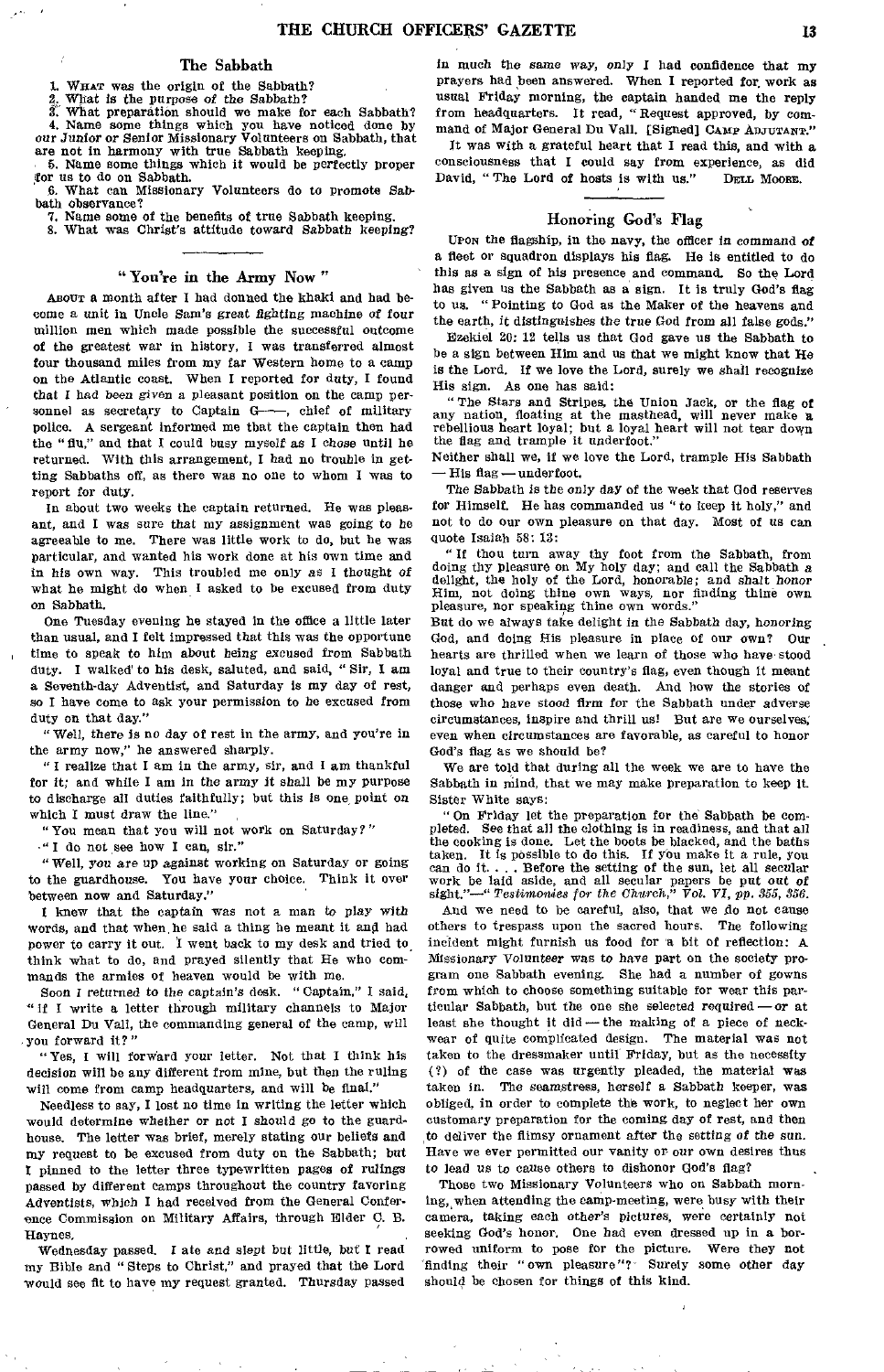Do I hear some one day, "But how are we to tell what It is proper to do on the Sabbath day?" Let us consult the Guidebook, for the Lord of 'the Sabbath tells us there how we are to treat His day. We learn from His word that it is right, and a great privilege, to do good on the Sabbath. To spend its hours in unselfish ministry for others is honoring it in God's way.

The Lord means that the Sabbath shall be a priceless blessing. It should be to us a time of physical rest, mental growth, and spiritual uplift, and it will be if, no matter what we do,—whether we read or rest, walk or talk, stay at home or go forth to minister to others,— we do it with the sole purpose of glorifying God, becoming better acquainted with Him, or advancing His work.

Suppose there were no Sabbath rest, no Sabbath worship, Should we. not look back with longing to this wonderful privilege? Then let us honor God's day as it comes to us, and strive to keep it in a manner that will meet His mind. IRENE STUART CURTISS.

# Devotional Meetings for May.28

#### Senior

*Topic:* Our *Gospel Meeting Work.* 

- 1. Song Service and Prayer.
- 2. Secretary's Report.
- 3. Scripture Lesson: Acts 10: 25-48.
- 
- 
- 
- Consecration Service.

#### 8. Close by repeating the Pledge together.

**Junior** 

Topic: Summer's Test.

1. Opening Exercises.

2. Morning Watch Drill.

3. Superintendent's Talk: Summer's Test.

4. Recitation: Vacation Time. 5. Talk: A Junior Missionary Volunteer's Vacation Plans.

6. Special Song.

7. Talk: Dreams or Deeds.

8. Reading: Mattie's Joy Shop. See *Instructor* of June 17 or-24.

9. Round Table: Assignment for Summer.

10. Close with the Pledge.

#### Senior Notes

Make this a society rally day. Before tims for this meeting, your executive committee should study the nseds of your Gospel Meeting Band work. Lay plans. Then let the band study the plans your executive committee suggests for their indorsement. Then present these plans enthusiastically, together with reports of previous months. After the Gospel Meeting Band work has received due attention, get reports from the leaders of other bands. Ask your band leaders to study carefully the first section of " Testimonies for the Church," Volume IX. Those pages will give them<br>many practical suggestions.<br>The society leader should give a short, enthusiastic talk<br>on plans for June. In the consecration service ask the Mis-

sionary Volunteers to speak of personal experiences in missionary work.

#### Junior Notes

*Superintendent's Talk: Summer's Test.—* This talk should be given by the new Junior superintendent, the one who is to have charge of the Juniors through the summer. Base the talk on the article of that name; be sure, however, to adapt it to the summer plans for the Junior Missionary Vo'unteer Society.

The new superintendent should have definite plans to lay before the Juniors at this time. The time and place of the Junior meetings during the summer should here be announced, also the 'plans for summer work should be definitely arranged and ready to lay before the members of the society. Make the Juniors feel. that it is a test of loyalty to stick by when circumstances make it a little hard. Is tfig-Junior Missionary Volunteer Society of — going to stand the test?

Talk: A Junior-Missionary Volunteer's Vacation-Plans.— If school has not, closed, the church school teacher may be requested. to give this subject to her language classes as a composition study the week previous to this meeting. The best paper, or perhaps the two or three best, may be used as the basis of talks by the writers.

*Round Table: Assignments tor Summer.—* The new leader of the Christian Help Band should be prepared to suggest. definite kinds of work.which the boys and girls can carry on during the summer. Vacation' means time to' work or time to be idle, and in idleness lurks temptation. Some Juniors have found missionary gardens a profitable experiment. There will be plenty of time for missionary letters and for visits to hospitals. Ask the boys and girls to choose certain kinds of work they can do during vacation.

*Blackboard* Motto.—

Work for souls as those who must give an account

#### Do Something

A WORD was coined during the war, the very sound of which is disagresabls. It may have been unjustly applied at times in the intensity of feeling, but the word itself betokens one who deliberately chooses to shirk his duty.

To be called: a shirk was the strongest epithet which, before the war, could be hurled at such a delinquent. Now comes the stronger, more suggestive word, "slacker."

Volunteers and slackers are the zenith and nadir of human experience. They stand at the antipodes. They won't mix. They can't get near enough to each other to mix. Their very natures are an antithesis.

We are volunteers, Missionary Volunteers. The battle cry is sounding, Volunteers to the front! This motto upon our ensign just as plainly says, Slackers to the rear. And so the separation goes on.

In this warfare, the lines of activity are so many and so varied that every talent of every Volunteer may be engaged. The call is a call to service. It may be easier to settle back into the breeching than it is to pull up into the collar, but volunteer soldiers pull.

Definite service is called for. "Not more surely is the place prepared for us in the heavenly mansions than is the special place designated on earth where we are to work for God."—" *Christ's Object Lessons," p. 327.* 

" The value of a soul, who can estimate? Would you know its worth, go to Gethsemane, and there watch with Christ through those hours of anguish, when He sweat as it were great drops of blood. Look upon the Saviour uplifted on the cross. Hear that despairing cry, 'My God, my God, why hast Thou forsaken Me?' Look upon the wounded head, the pierced side, the marred feet. Remember that Christ risked all. For our redemption, heaven itself was imperiled. At the foot of the cross, remembering that for one sinner Christ would have laid down His life, you may estimate the value of a soul."— *Id.,* p. *196.* 

The worth of a human soul may only be comprehended in terms of Gethsemane and Calvary. Like a mighty Niagara they are pouring over the precipice, down, down to eternal ruin.

Among the many lines of Christian endeavor open to young people none, perhaps, are more fruitful than gospel meetings or Bible studies in the homes of the people. Individuals or families that have become interested through reading or otherwise may be found who will giadly open the door of their homes to those who have some knowledge of the message and a desire to impart it to others.

No long-continued line of study or extended experience is required. One who has passed the Standard of Attainment examinations ought to be able to conduct a good Bible study upon almost any theme of vital interest.

Oftentimes a simple Bible reading, prayerfully conducted, will lead to such an interest that gospel meetings may be started, These may be in a private home or in some school: house or hall. It is truly wonderful to see how God has used young people, and even children, to preach His message. We shall ses more of this as the work closes:

"As the children sang in the temple courts, 'Hosanna! Blessed is He that cometh in the name of the Lord' (Mark 11: 91, so in these last days, children's voices will be raised to give the last message of warning to a perishing world. When heavenly intelligences see that men are no longer permitted to present the truth, the Spirit of God will come upon the children, and they will do a work in the proclamation of the truth which the older workers cannot do, because their way will be hedged up."—" *Counsels to Teachers," p. 176.* 

Through the activities of the 'Gospel Meeting Band at one of our schools last year, twenty persons in the vicinity be-

4. Talk: Do Something. 5. Reports from band leaders. 6. Talk by Society Leader: Our Plans for June.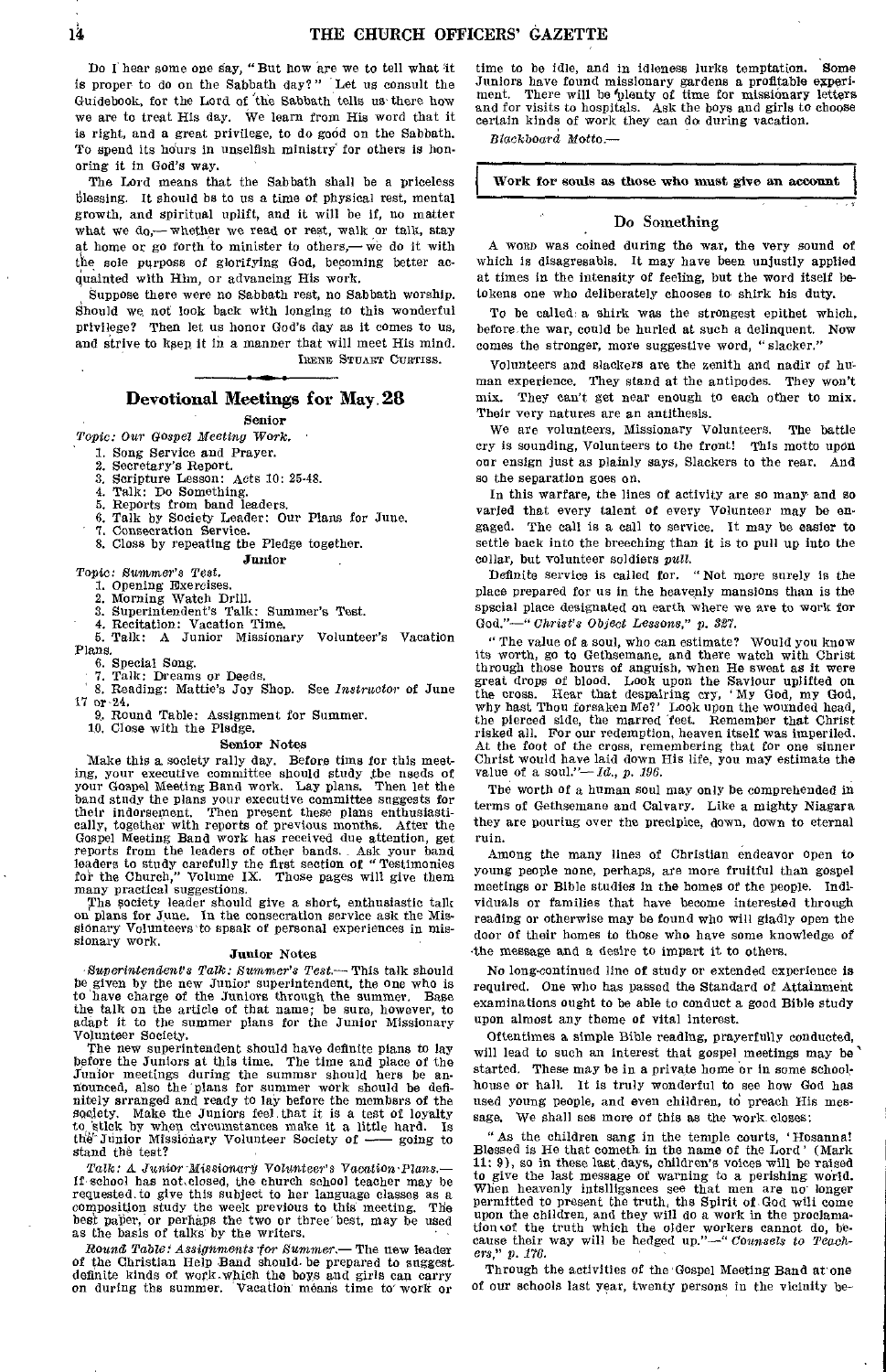gan the observance of the Sabbath, and fifteen of these haye been baptized and have united with the church.

Even though your society be a small one, do not neglect this most important phase of missionary work. You may think that there are no members qualified to, lead out in this work. Pray much; ask God for a burden; prepare a simple Bible study or talk; select some good songs; make use of charts or other illustrative material as far as consistent; and *do something.* The biggest mistake a man ever made is to do nothing. Leave the results with God.

Remember, a soul won for Christ is a star in your crown throughout eternity. One writer puts the matter of soulwinning in this striking way:

" Suppose some one were to offer me a thousand dollars for every soul that I might earnestly try to lead to Christ, would I endeavor to lead any more souls to Him than I am endeavoring to do now? Is it possible that I would attempt to do *for money*, even at the risk of blunders or ridicule, what I hesitate or shrink from doing now in obedience to God's command? Is my love of money stronger than my love of God or of souls? How feeble then my love of God! Perhaps this explains why I am not a soul-winner."

C. A. RUSSELL.

### Summer's Test

" THERE'S no use trying!" Lillian dropped her pencil on the half-finished report and sat back in her chair, her face the picture of despair. "There's no use *trying," she* continued; "the officers of our Junior society have worked fearfully hard to keep up our meetings and missionary work through the summer, but just look at these reports. Our attendance has dropped more than thirty per cent, and the reports of work done are not more than half as large as they were last winter."

It was an older friend who received the-benefit of that little speech, and here she broke in with, "But Lillian, don't get discouraged. You must remember that summer is the testing time."

"Testing time! What do you mean?"

" Well, let me ask you a question before I answer yours. Why did you throw the lettuce left over from dinner into the garbage can?"

" Why, it wilts so quickly these hot days that it wouldn't be good for supper."

"Exactly! but did you ever draw a lesson from that fact? Have you stopped to think that the same hot days that wilt the vegetables in market and spoil the fresh fruit on the tray, change the broad acres of grain to golden and ripen the fruit on the trees? The difference lies in being 'rooted.' When the hot, testing days come, the superficial Christian yields to the temptation to do nothing, and at once decay of ' his spiritual life sets in; on the other hand, the earnest young Christian works faithfully, drawing inspiration even from the discouragement about him, and day by day he grows more like his Saviour. I know it is hard to be faithful during the hot summer days. I know it is easy to find ten apparently good excuses for leaving our missionary work undone. But after all, we cannot be unfaithful and still expect to succeed."

This bit of conversation reminds me of a notice that caught my eye as I was walking down the street in Boston one hot July morning. The notice was on a church, and thinking it probably concerned the delegates to the National Educational Convention, I stopped. These were the words I read: " This church will be open all summer." Such a notice is a danger signal, and reflects sadly upon general conditions; but it commends the individual church for its faithfulness when interest is slack and discouragements are numerous.

What will be the record of your society during the summer? Doubtless it "will be open," but will there be a drop in the reports of work done, a falling off in attendance? Summer may lessen the need of certain kinds of missionary work, but think of the rare opportunities it offers, for almost every line of missionary activity. The work on the farm, in the kitchen, the office, or the shop does not stop for hot weather. Then should our business for the King? M. E. A,

#### • Vacation Time

GOOD-BY, little desk at school, good-by: We're off to the fields and the open sky; The bells of the brooks, and the woodland bells, Are ringing us out to the vales and dells, To meadow ways fair and to- hilltops cool. Good-by, little desk, at school!

Good-by, little desk at school, good-by: We've other brave lessons and tasks to, try. But we shall come back in the fall, you know, And as gay to come as we are to go, With ever a laugh and never a sigh. Good-by, little desk, good-by!

*—Frank Walcott, in Little Folks.* 

#### Dreams or Deeds

Do you know Johnnie Martin? I do. Johnnie is a queer chap. " Some day," as he tells me, he is going to do great things. Maybe he will paint a wonderful picture, or writea great book, or become a ruler over many men, win a war, make a great fortune, or build marvelous bridges, or invent somethin'.'

O sure! "Some day" he is going to do a great deed and make the world sit up and take notice!

One day he dreams of the sea; the next, after watching a blacksmith shoe a horse, he decides that is the most delightful work of all. But whether it be blacksmith, writer, artist, soldier, statesman, bridge builder, or inventor that holds his attention at the moment, no thought of preparing himself for this work ever enters his head. Taking careful aim is so humdrum. When the pigeon he wishes to shoot comes along, his attention is distracted by the cawing of the crow; and I assure you that for every crow he kills, he loses a dozen chances to bag the bird he is hunting.

Early in life Lincoln determined to make his life worth while. Did he ever lose sight of that aim? Never! Slowly and steadily he aimed, learning to do the small things well, that he might do the big things better.

If you are going to be a big man you must first be a big boy. If you are going to be a sweet and lovely woman, you must begin by being a sweet and lovely girl.

If you hope to be good, honest, and true-hearted like Abraham Lincoln, when you grow up, you must begin this. minute to cleanse yourself of all petty vices and meannesses. If you lie and steal while a child, the probabilities are that you will lie and steal as a grown-up.

Don't be " Johnnie Martin." Begin today to take aim by steadying yourself in all your work and play.

Be earnest; be industrious; be winners.

And so this summer are you going to be a Johnnie Martin, just lying around in the hammock and dreaming big dreams of what you are going to do and how happy you are going to make poor old Grandma So-and-so some day, or of all the literature you're going to scatter next winter? Are you going to be a dreamer or a doer?— *Adapted.* 

#### Society Leaders!

How is the new financial plan working? Are you getting more accurate reports? If not, *educate yowr members.*  Keep it ever before them. Perhaps you yourself do not remember what the resolution says:

*"We recommend,* 1. That all money given through the church by the young people be placed in envelopes so marked as to indicate the source of the contribution. "2. That all entries of Missionary Volunteer money on

the church treasurer's books be indicated as Missionary Volunteer money."

First, be sure your society members understand why the request is made of them. Explain that the funds which go to foreign missions through the church — collections taken at Sabbath morning services or at any other service *except.*  Sabbath school — may apply on the Missionary Volunteer goal for 1921. Show that to get the most accurate report Show that to get the most accurate report of all funds, it will be necessary for each society member to place his offering in an envelope on which he has marked the letters M. V., instead of throwing it into the plate loose. Second, Talk the plan over with the church treasurer. Be sure he understands it.